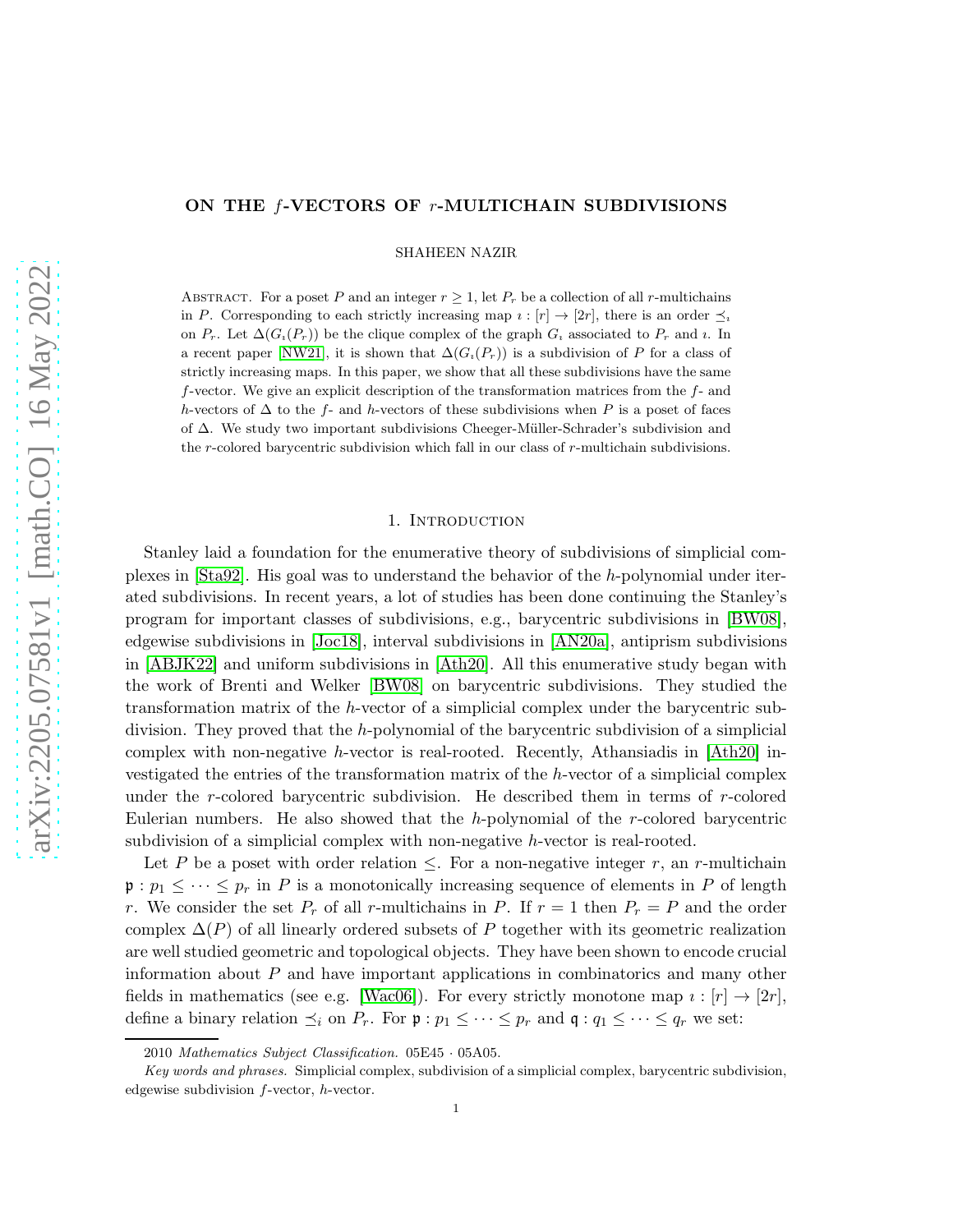$$
\mathfrak{p} \preceq_i \mathfrak{q} : \iff \begin{array}{ll} p_t \geq q_s, & \text{for } s \leq \iota(t) - t; \\ p_t \leq q_s, & \text{for } s > \iota(t) - t. \end{array}.
$$

for  $\mathfrak{p}, \mathfrak{q} \in P_r$ . Here for a natural number n we write  $[n]$  for  $\{1, \ldots, n\}$ . Through the undirected graph  $G_i(P_r) = (P_r, E)$  with edge set

$$
E = \{ \{\mathfrak{p}, \mathfrak{q} \} \subseteq P_r \; : \; \mathfrak{p} \preceq_i \mathfrak{q} \text{ and } \mathfrak{p} \neq \mathfrak{q} \}
$$

we associate to  $P_r$  and  $\imath$  the clique complex  $\Delta(G_i(P_r))$  of  $G_i(P_r)$ ; that is the simplicial complex of all subsets  $A \subseteq P_r$  which form a clique in  $G_i(P_r)$ .

<span id="page-1-0"></span>**Theorem 1.1.** [\[NW21,](#page-18-0) Theorem 1.1] *For*  $r \geq 2$ *, the following are equivalent.* 

- The relation  $\preceq_i$  is reflexive;
- The map *i* satisfies the condition that  $i(t) \in \{2t-1, 2t\}$  for all  $1 \le t \le r$ .
- *The complex*  $\Delta(G_i(P_r))$  *is a subdivision of*  $\Delta(P)$ *.*

It is also shown in [\[NW21\]](#page-18-0) that all subdivisions mentioned in Theorem [1.1](#page-1-0) are nonisomorphic. It arises a natural question whether these subdivisions have the same face enumeration or not. We answer this question affirmatively in Theorem [1.2.](#page-1-1)

<span id="page-1-1"></span>**Theorem 1.2.** Let  $\mathcal{I}$  be the collection of all strictly increasing maps  $i : [r] \rightarrow [2r]$  such *that*  $i(1) = 1$  *and*  $\leq_i$  *is reflexive. Then the f*-vector of the clique complex  $\Delta(G_i(P_r))$  *is the same for all*  $i \in \mathcal{I}$ *.* 

We give explicit formulae for the transformation matrix of the  $f$ -vector under these multichain subdivisions of a simplicial complex. It is shown that the entries of the transformation matrix of the h-vector of the  $r$ -multichain subdivisions are given in terms of the descent numbers of the r-colored permutations. On the way, we formulate some interesting recurrence relations between the r-colored Eulerian polynomials. Using these relations and [\[SV15,](#page-18-5) Theorem 2.3], we derive the real-rootedness of the h-polynomial of these chain subdivisions(also given in [\[Ath20,](#page-17-2) Proposition 7.5]).

We also investigate two special cases of  $r$ -multichain subdivisions. We call the clique complex  $\Delta(G_i(P_r))$  an r-multichain subdivision of type I of  $\Delta(P)$  and denote it by  $\Delta(G_i(P_r))$ if *i* is defined as  $i(t) = 2t - 1$  for all  $1 \le t \le r$ . For this *i*, the relation  $\preceq_i$  is denoted as  $\preceq_I$ . We call the clique complex  $\Delta(G_i(P_r))$  an r-multichain subdivision of type II of  $\Delta(P)$ and denote it by  $\Delta(G_{II}(P_r))$  when *i* is defined as  $i(t) = 2t$ , for t even;  $i(t) = 2t - 1$ , for t odd. In this case, the relation  $\preceq_i$  is denoted as  $\preceq_{II}$ .

The main motivation to study these two chain subdivisions is that it leads us two important geometric subdivisions. One of them is a generalization of the interval subdivision introduced by Walker [\[Wal88\]](#page-18-6). In fact, the interval subdivision is a special case of a subdi-vision described by Cheeger-Müller-Schrader in [\[CMS84\]](#page-18-7) for  $N = 1$ . The other subdivision is the r-colored barycentric subdivision(the r-edgewise subdivision of the barycentric subdivision). We give a combinatorial equivalence of these subdivisions (CMS and r-colored barycentric) in terms of the r-multichain subdivisions. These connections also lead us to answer a couple of questions posed by Mohammadi and Welker in [\[BGSdC17\]](#page-18-8).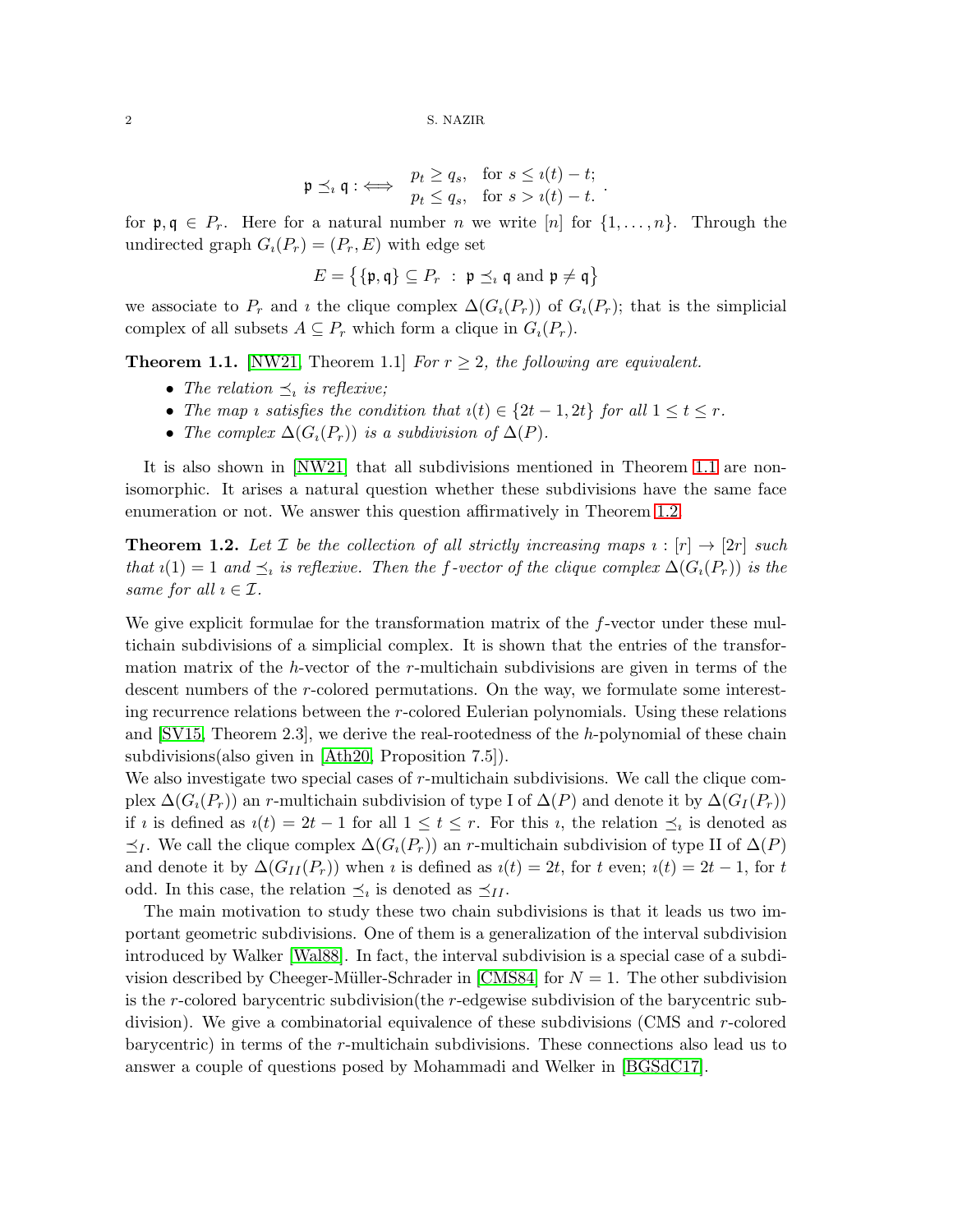

Figure 1. 3-chain subdivision of type I of the order complex of the poset  $P = \{1 < 2 < 3\}$ 



Figure 2. 3-chain subdivision of type II of the order complex of the poset  $P = \{1 < 2 < 3\}$ 

The paper is organized as follows. In the second section, we provide some background about simplicial complexes and related key words. We recall some important subdivisions, e.g., barycentric, r-edgewise, r-colored barycentric, CMS's subdivisions. In Section 3, the r-colored Eulerian polynomials are defined along with underlined recurrence relations. Furthermore, it is shown that these polynomials are real-rooted. We give some combinatorial description of the  $\gamma$ -coefficients of the symmetric r-colored Eulerian polynomials. In Section 4, we prove the main theorem that the f-vector of the clique complex  $\Delta(G_i(P_r))$  of  $G_i(P_r)$  does not depend on *i* when the relation  $\preceq_i$  is reflexive. We also describe the transformation of the  $f$ - and h-vectors under these chain subdivisions of a simplicial complex and show that every r-multichain subdivision of a Cohen-Macaulay simplicial complex has the real-rooted h-vector. In the last section, we discuss the connection between the r-multichain subdivisions with other well-known subdivisions. In Proposition 5.1, we show that for even values of r, the r-multichain subdivision of type I(defined in Section 1) gives a combinatorial description of the CMS subdivision. In Proposition 5.2, we show that the r-multichain subdivision of type II(defined in Section 1) is isomorphic to the r-colored barycentric subdivision.

#### 2. Preliminaries

We begin by recalling necessary definitions covering the background.

2.1. Simplicial Complexes and Face Vectors: An abstract simplicial complex  $\Delta$  on a finite vertex set V is a collection of subsets of V, such that  $\{v\} \in \Delta$  for all  $v \in V$ , and if  $F \in \Delta$  and  $E \subseteq F$ , then  $E \in \Delta$ . The members of  $\Delta$  are known as *faces*. The dimension  $\dim(F)$  of a face F is  $|F| - 1$ . Let  $d = \max\{|F| : F \in \Delta\}$  and define the dimension of  $\Delta$ to be dim  $\Delta = d - 1$ . For each  $F \in \Delta$ , we denote  $2^F$  as the simplex with vertex set F. One can associate to an abstract simplicial complex  $\Delta$  a topological space  $|\Delta|$  known as geometric realization of  $\Delta$  by taking the convex hull conv $(F)$  in some Euclidean space  $\mathbb{R}^m$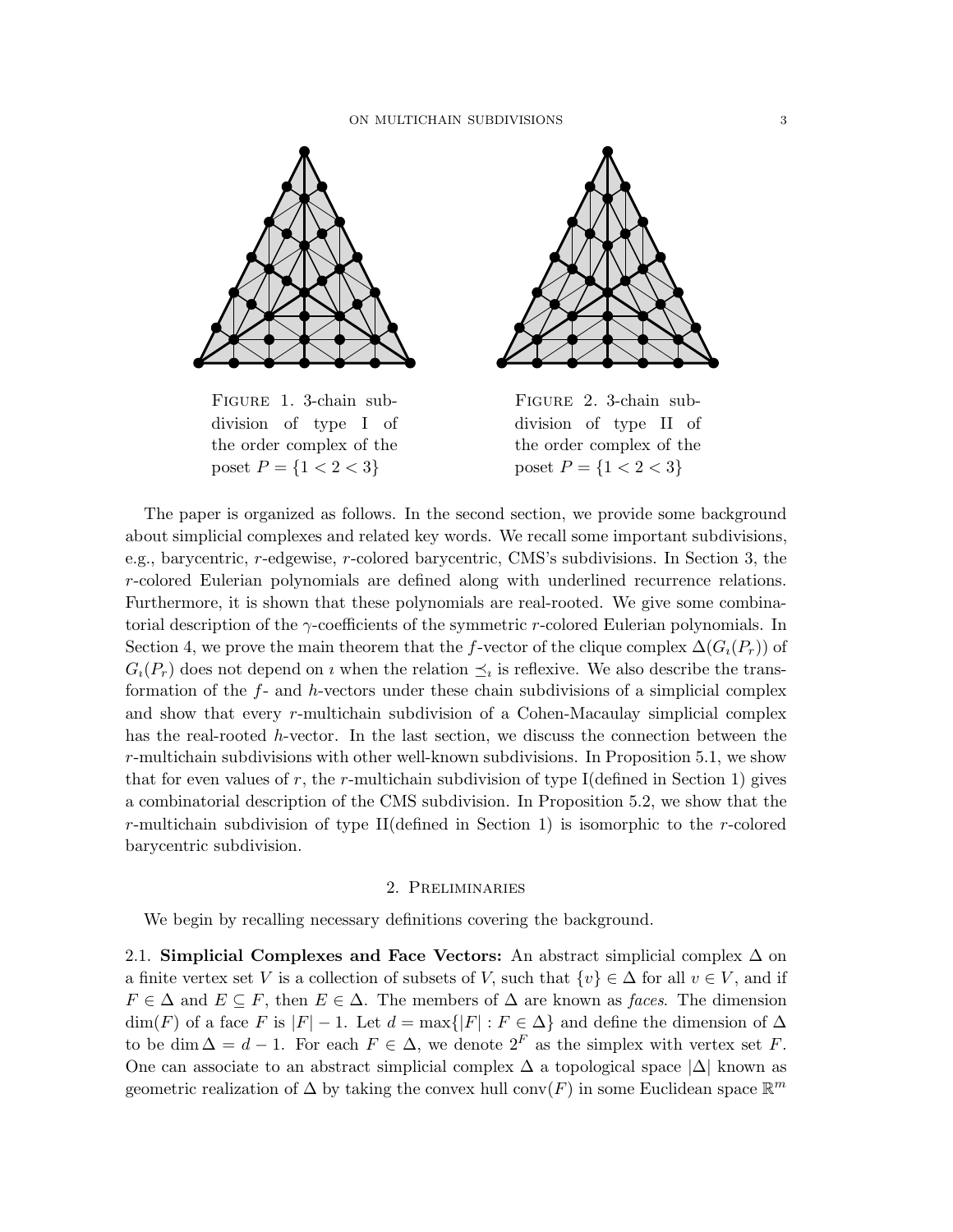for every face F in  $\Delta$ . For more details, see [\[TOG17,](#page-18-9) Chapter 16]. The f–polynomial of a  $(d-1)$ –dimensional simplicial complex  $\Delta$  is defined as:

$$
f_{\Delta}(t) = \sum_{F \in \Delta} t^{\dim(F) + 1} = \sum_{i=0}^{d} f_{i-1} t^{i},
$$

where  $f_i$  is the number of faces of dimension i. Note that  $\dim \emptyset = -1$ , therefore  $f_{-1} = 1$ . The sequence  $f(\Delta) = (f_{-1}, f_0, \ldots, f_{d-1})$  is called the f*–vector* of  $\Delta$ . Define the *h–vector*  $h(\Delta) = (h_0, h_1, \ldots, h_d)$  of  $\Delta$  by the *h–polynomial*:

$$
h_{\Delta}(t) := (1-t)^{d} f_{\Delta}(t/(1-t)) = \sum_{i=0}^{d} h_i t^i.
$$

We say that two simplicial complexes ∆ and Γ on the vertex sets V and W are *isomorphic* if there is a bijection  $\theta : V \to W$  such that  $F \in \Delta$  iff  $\theta(F) \in \Gamma$ .

2.2. Subdivisions: A *topological subdivision* of a simplicial complex ∆ is a (geometric) simplicial complex  $\Delta'$  with a map  $\theta : \Delta' \to \Delta$  such that, for any face  $F \in \Delta$ , the following holds: (a)  $\Delta'_F := \theta^{-1}(2^F)$  is a subcomplex of  $\Delta'$  which is homeomorphic to a ball of dimension  $\dim(F)$ ; (b) the interior of  $\Delta'_F$  is equal to  $\theta^{-1}(F)$ . The face  $\theta(G) \in \Delta$  is called the *carrier* of  $G \in \Delta'$ . The subdivision  $\Delta'$  is called *quasi-geometric* if no face of  $\Delta'$ has the carriers of its vertices contained in a face of  $\Delta$  of smaller dimension. Moreover, ∆′ is called *geometric* if there exists a geometric realization of ∆′ which geometrically subdivides a geometric realization of  $\Delta$ , in the way prescribed by  $\theta$ .

Clearly, all geometric subdivisions (such as the barycentric, edgewise and chain subdivisions considered in this paper) are quasi-geometric. For more detail, we refer to [\[Sta92\]](#page-18-1) and a survey by Athanasiadis [\[Ath16\]](#page-17-3). Moving forward, we recall some well-known subdivisions.

2.2.1. *The barycentric subdivision:* Let  $\{v_1, \ldots, v_n\}$  be an affinely independent set of vectors in  $\mathbb{R}^d$ . For  $\emptyset \neq A \subseteq \{v_1, \ldots, v_n\}$ , let

$$
b_A:=\frac{1}{|A|}\sum_{v\in A}v
$$

be the barycenter of the simplex conv(A). Then for any chain  $\emptyset \neq A_0 \subset A_1 \subset \cdots \subset A_k$  of subsets of  $\{v_1, \ldots, v_n\}$ , let  $b_{A_0 \subset A_1 \subset \cdots \subset A_k} := \text{conv}(b_{A_0}, \ldots, b_{A_k})$  be the convex hull.

Let  $\Delta_{d-1}$  be a geometric  $d-1$ -simplex with the vertex set  $V = \{e_1, \ldots, e_d\}$  of the unit vectors in  $\mathbb{R}^d$ . Then the set of simplicies  $b_{A_0 \subset A_1 \subset \cdots \subset A_k}$  for chains  $\emptyset \neq A_0 \subset A_1 \subset \cdots \subset A_k$ of subsets in V defines a subdivision of  $\Delta_{d-1}$  which is called the barycentric subdivision, denoted by sd( $\Delta_{d-1}$ ), of  $\Delta_{d-1}$ . In general, the barycentric subdivision sd( $\Delta$ ) is obtained from a simplicial complex  $\Delta$  by applying it to every simplex in  $\Delta$ .

2.2.2. *The* r*th edgewise subdivision:* Let ∆ be a simplicial complex with the vertex set  $V_1 = \{e_1, e_2, \dots, e_m\}$  of the unit vectors in  $\mathbb{R}^m$ . For  $u = (u_1, \dots, u_m) \in \mathbb{Z}^m$ , let  $\text{Supp}(u) :=$  $\{e_i : u_i \neq 0\}$ , and  $i(u) := (u_1, u_1 + u_2, \dots, u_1 + u_2 + \dots + u_m)$ . The *r*th edgewise subdivision of  $\Delta$  is the simplicial complex  $(\Delta)^{< r}$  consisting of subsets  $G \subseteq V_r = \{(u_1, \ldots, u_m)$ :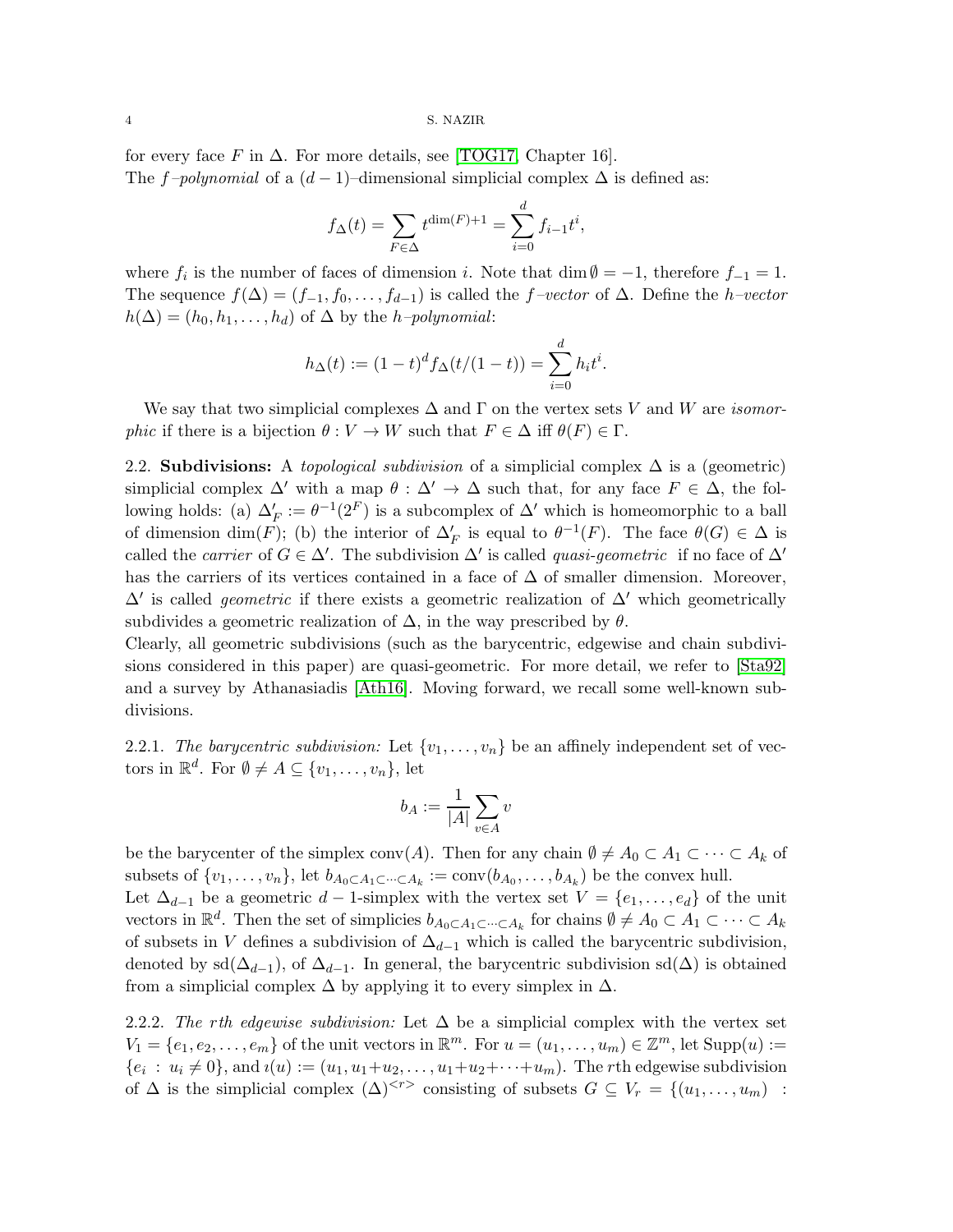$\sum_{i=1}^{m} u_i = r$ ,  $u_i \ge 0$ } with  $\cup_{u \in G}$ Supp $(u) \in \Delta$  and either  $i(u) - i(v) \in \{0, 1\}^m$  or  $i(u) - i(v) \in \Delta$  $\{0, -1\}^m$  for all  $u, v \in G$ . For more details, see in [\[BR05,](#page-18-10) Definition 6.1] and [\[EG00\]](#page-18-11).

2.2.3. *The* r*-colored barycentric subdivision:* The r-colored barycentric subdivision, denoted by  $sd_r(\Delta)$  of a simplicial complex  $\Delta$  is the rth edgewise subdivision of the barycentric subdivision of  $\Delta$ .

<span id="page-4-0"></span>2.2.4. *The Cheeger-Müller-Schrader's subdivision*([\[CMS84\]](#page-18-7)): Let  $\Delta_{d-1}$  be the standard simplex of dimension  $d-1$  in  $\mathbb{R}^d$  with the unit vectors  $e_j$  as vertices, then

$$
\Delta_{d-1} := \{ (t_1, \ldots, t_d) \in \mathbb{R}^d : \sum_{i=1}^d t_i = 1 \text{ and } t_i \ge 0 \text{ for } i = 1, 2, \ldots, d \}.
$$

For each vertex  $e_j$ , define a hypercube  $C_j$  as:

$$
C_j := \{(t_1, ..., t_d) \in \Delta_{d-1} : t_j \ge t_i \text{ for all } i\}.
$$

For  $i \neq j$ , the opposing faces of  $C_j$  are given by the pair of hyperplanes

$$
H_j^{i,0} = \{(t_1,\ldots,t_d) \in \Delta_{d-1} : t_i = 0\}
$$

and

$$
H_j^{i,1} = \{(t_1,\ldots,t_d) \in \Delta_{d-1} : t_i = t_j\}.
$$



Figure 3. CMS subdivision of the 2-simplex

For a non-negative integer N, the hypercube  $C_j$ 's are further subdivided by hyperplanes  $H_j^{i,k/N} = \{(t_1,\ldots,t_d) \in \Delta_{d-1} : t_i = \frac{k}{N}t_j\}, 0 \leq k \leq N$  into  $N^{d-1}$  regions, each of which is a parallelepiped  $P$ . Now, take the barycentric subdivision of each parallelepiped  $P$ . The resulting simplicial complex is in fact a subdivision, call it Cheeger-Müller-Schrader's Subdivision, denoted as  $\text{CMS}(\Delta_{d-1})$  of the simplex  $\Delta_{d-1}$ . The CMS subdivision CMS( $\Delta$ ) of a simplicial complex  $\Delta$  is obtained by applying it to every simplex in  $\Delta$ .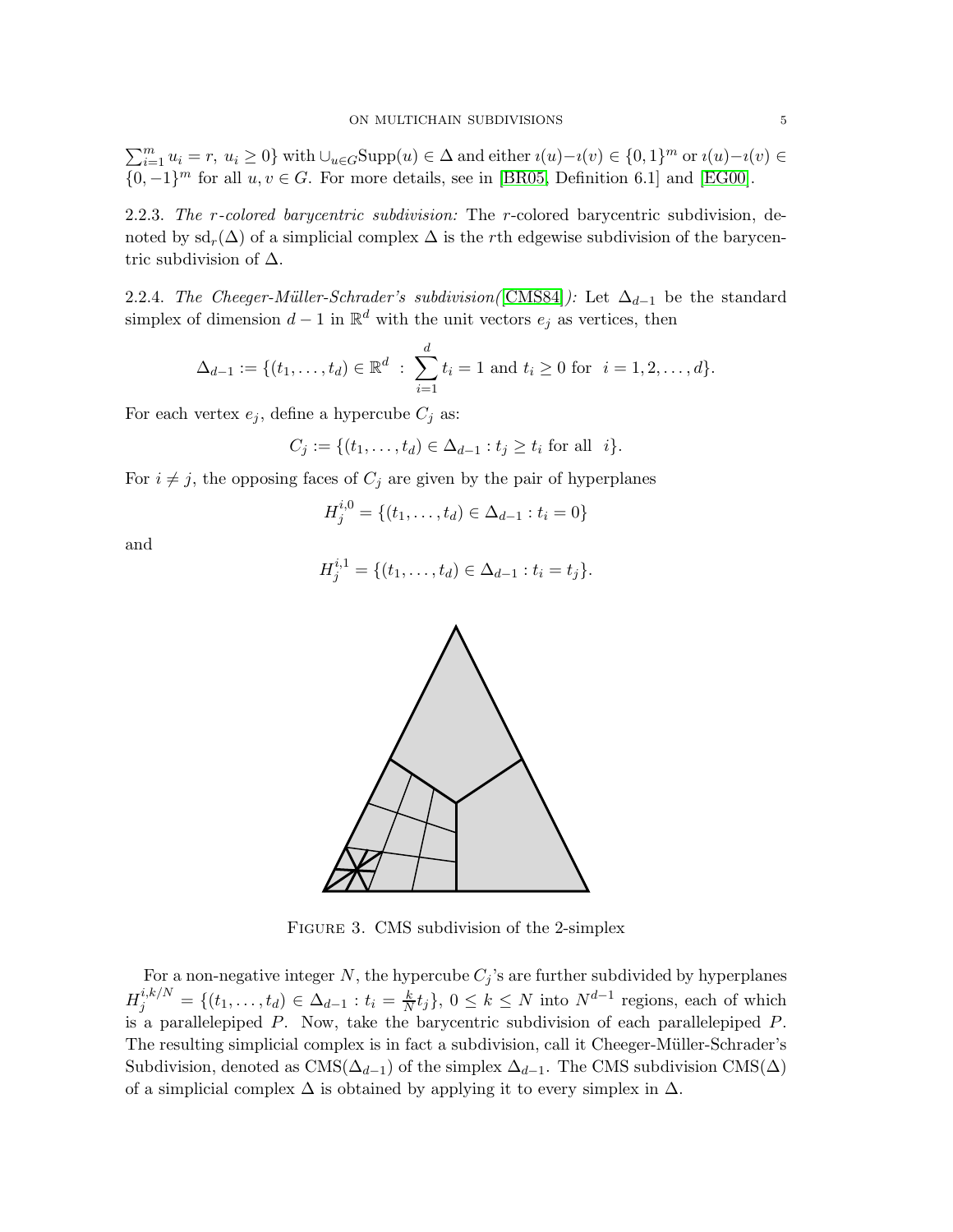# 3. THE *r*-COLORED PERMUTATION GROUP  $\mathbb{Z}_r \wr \Omega_d$

Let  $d \geq 1$  and  $r \geq 0$  be fixed integers. We present here some notations and statistics for the r-colored permutation group  $\mathbb{Z}_r \wr \Omega_d$ , where  $\mathbb{Z}_r = \{0, 1, \ldots, r-1\}$  is the cyclic group of order r and  $\Omega_d$  is the group of usual permutations on [d]. It is the group consisting of all the bijections  $\sigma$  of the set

$$
S := \{1^{(0)}, \dots, d^{(0)}, 1^{(1)}, \dots, d^{(1)}, \dots, 1^{(r-1)}, \dots, d^{(r-1)}\}
$$

onto itself with the condition that if  $\sigma(i^{(s)}) = j^{(t)}$ , then  $\sigma(i^{(s+1)}) = j^{(t+1)}$ , where the exponents are taken modulo r. By the above condition, it is clear that  $\sigma \in \mathbb{Z}_r \wr \Omega_d$  can be fully determined by the first d elements of the set S. Therefore, we may write  $\sigma$  as  $(\sigma_1^{\epsilon_1}, \ldots, \sigma_d^{\epsilon_d})$ . The exponent  $\epsilon_i$  can be viewed as the color assigned to  $\sigma_i$ .

For  $\sigma \in \mathbb{Z}_r \wr \Omega_d$ , the *descent set* is defined as

$$
Des(\sigma) := \{ 1 \le i \le d : either \epsilon_i > \epsilon_{i+1} \text{ or } \epsilon_i = \epsilon_{i+1} \text{ and } \sigma_i > \sigma_{i+1} \}
$$

with the assumption that  $\sigma_{d+1} := d+1$  and  $\epsilon_{d+1} := 0$ . In particular, d is a descent of  $\sigma$  if and only if  $\sigma_d$  has nonzero color. The *descent number* of  $\sigma$  is defined as  $\text{des}(\sigma) := |\text{Des}(\sigma)|$ .

Set  $A_d := \{ \sigma \in \mathbb{Z}_r \wr \Omega_d : \epsilon_1 = 0 \}$  and  $A_{d,j} := \{ \sigma \in A_d : \sigma_d = d + 1 - j \}$ . For  $s \in \{0, 1, 2, \ldots, r - 1\}, \text{ set } A_{d,j}^{(s)} := \{\sigma \in A_{d,j} \ : \ \epsilon_d = s\}, \ A_d^{(s)}$  $d_d^{(s)} := \{ \sigma \in A_d \; : \; \epsilon_d = s \}$  and  $A_d^{(\neq 0)}$  $d_d^{(0)} := \{ \sigma \in A_d : \epsilon_d \neq 0 \}.$  The *r*-colored Eulerian polynomials are defined as follows:

$$
A_{d,j}^{(s)}(t) := \sum_{\sigma \in A_{d,j}^{(s)}} t^{\text{des}(\sigma)} = \sum_{m=0}^{d} A^{(s)}(d, j, m) t^m,
$$
\n(1)

and

$$
A_d^{(s)}(t) := \sum_{\sigma \in A_d^{(s)}} t^{\text{des}(\sigma)} = \sum_{j=1}^d \sum_{m=0}^d A^{(s)}(d, j, m) t^m,
$$
\n(2)

where  $A^{(s)}(d, j, m)$  be the number of elements in  $A_{d,j}^{(s)}$  with exactly m descents.

Since  $A_{d,j} = \bigcup_{s=0}^{r-1} A_{d,j}^{(s)}$  and  $A_d = \bigcup_{j=1}^{d} A_{d,j}$  so we have:  $A_{d,j}(t) = \sum_{r=1}^{r-1}$  $s=0$  $A_{d,j}^{(s)}(t)$  and  $A_d(t) = \sum$ d  $j=1$  $A_{d,j}(t)$ . (3)

Some interesting elementary properties and recurrence relations of  $A^{(s)}(d+1, k+1, m)$ are given in the following lemma:

<span id="page-5-0"></span>**Lemma 3.1.** *For*  $0 \le s \le r - 1$  *and*  $0 \le k \le d$ *, let* 

$$
\mathfrak{H}_d^{(s)}(k) := (A^{(s)}(d+1,k+1,0), A^{(s)}(d+1,k+1,1), \ldots, A^{(s)}(d+1,k+1,d)).
$$

*Then we have the following relations:*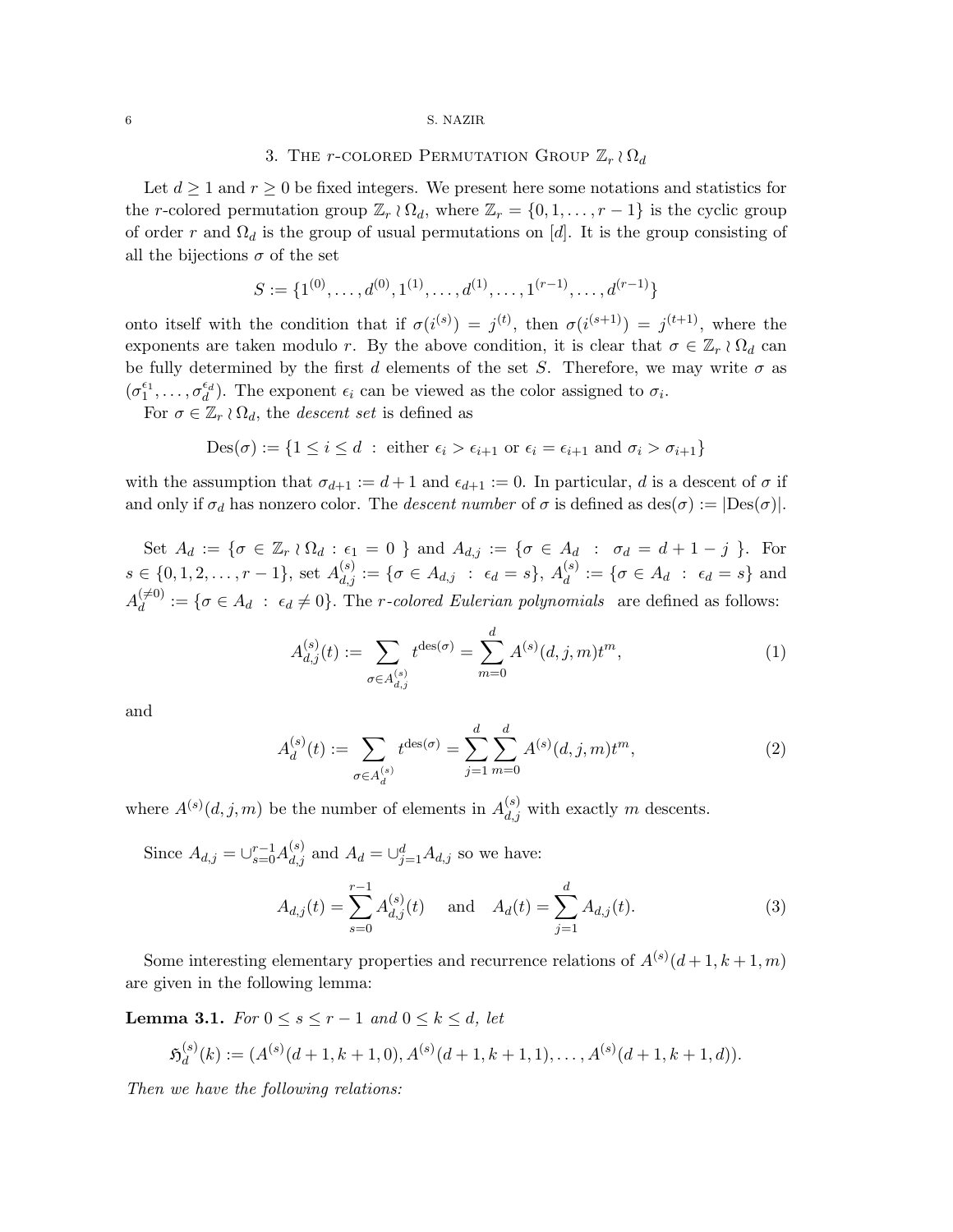(1) 
$$
A^{(0)}(d+1, k+1, m) = A^{(0)}(d+1, d+1-k, d-m)
$$
 and thus  
\n
$$
\mathfrak{H}_d^{(0)}(k) = \mathfrak{H}_d^{(0)}(d-k)^\vee,
$$
\nwhere  $(a_0, a_1, \dots, a_{d-1}, a_d)^\vee = (a_d, a_{d-1}, \dots, a_1, a_0).$   
\n(2) For  $s \neq 0$ ,  $A^{(s)}(d+1, k+1, m) = A^{(r-s)}(d+1, d+1-k, d+1-m)$  and thus

$$
(\mathfrak{H}_d^{(s)}(k),0) = (\mathfrak{H}_d^{(r-s)}(d-k),0)^{\vee}.
$$

(3)

$$
A^{(0)}(d+1, k+1, m) = \sum_{j=k}^{d-1} A^{(0)}(d, j+1, m) + \sum_{s=1}^{r-1} \sum_{j=0}^{d-1} A^{(s)}(d, j+1, m) + \sum_{j=0}^{k-1} A^{(0)}(d, j+1, m-1).
$$

*Thus, we have:*

$$
\mathfrak{H}_d^{(0)}(k)=\sum_{j=k}^{d-1}(\mathfrak{H}_{d-1}^{(0)}(j),0)+\sum_{s=1}^{r-1}\sum_{j=0}^{d-1}(\mathfrak{H}_{d-1}^{(s)}(j,0)+\sum_{j=0}^{k-1}(0,\mathfrak{H}_{d-1}^{(0)}(j)),
$$

*with*  $\mathfrak{H}_0^{(0)}$  $\mathfrak{h}_0^{(0)}(0) = (1)$  and  $\mathfrak{H}_0^{(s)}$  $\binom{S}{0}(0) = (0).$  $(4)$  *For*  $s \neq 0$ *,* 

$$
A^{(s)}(d+1, k+1, m) = \sum_{j=k}^{d-1} A^{(s)}(d, j+1, m) + \sum_{l=1}^{s-1} \sum_{j=0}^{d-1} A^{(l)}(d, j+1, m)
$$
  
+ 
$$
\sum_{j=0}^{d-1} A^{(0)}(d, j+1, m-1) + \sum_{j=0}^{k-1} A^{(s)}(d, j+1, m-1)
$$
  
+ 
$$
\sum_{l=s+1}^{r-1} \sum_{j=0}^{d-1} A^{(l)}(d, j+1, m-1).
$$

*Thus, we have*

$$
\mathfrak{H}_d^{(s)}(k) = \sum_{j=k}^{d-1} (\mathfrak{H}_{d-1}^{(s)}(j), 0) + \sum_{l=1}^{s-1} \sum_{j=0}^{d-1} (\mathfrak{H}_{d-1}^{(l)}(j), 0) + \sum_{j=0}^{d-1} (0, \mathfrak{H}_{d-1}^{(0)}(j)) + \sum_{j=0}^{k-1} (0, \mathfrak{H}_{d-1}^{(s)}(j)) + \sum_{l=s+1}^{r-1} \sum_{j=0}^{d-1} (0, \mathfrak{H}_{d-1}^{(l)}(j)).
$$

*Proof.* There is a bijection  $\sigma = (\sigma_1^{\epsilon_1}, \ldots, \sigma_{d+1}^{\epsilon_{d+1}}) \mapsto \bar{\sigma} = (\bar{\sigma}_1^{\bar{\epsilon_1}}, \ldots, \bar{\sigma}_{d+1}^{\epsilon_{d+1}})$  between the set enumerated by the given two numbers, where  $\bar{\sigma}_i := d + 1 - \sigma_i$  and

$$
\bar{\epsilon}_i := \begin{cases} \epsilon_i, & \epsilon_i = 0; \\ r - \epsilon_i, & \epsilon_i \neq 0. \end{cases}
$$

For  $1 \leq i \leq d+1$ , we have the following four possible cases:

•  $\epsilon_i > \epsilon_{i+1} = 0$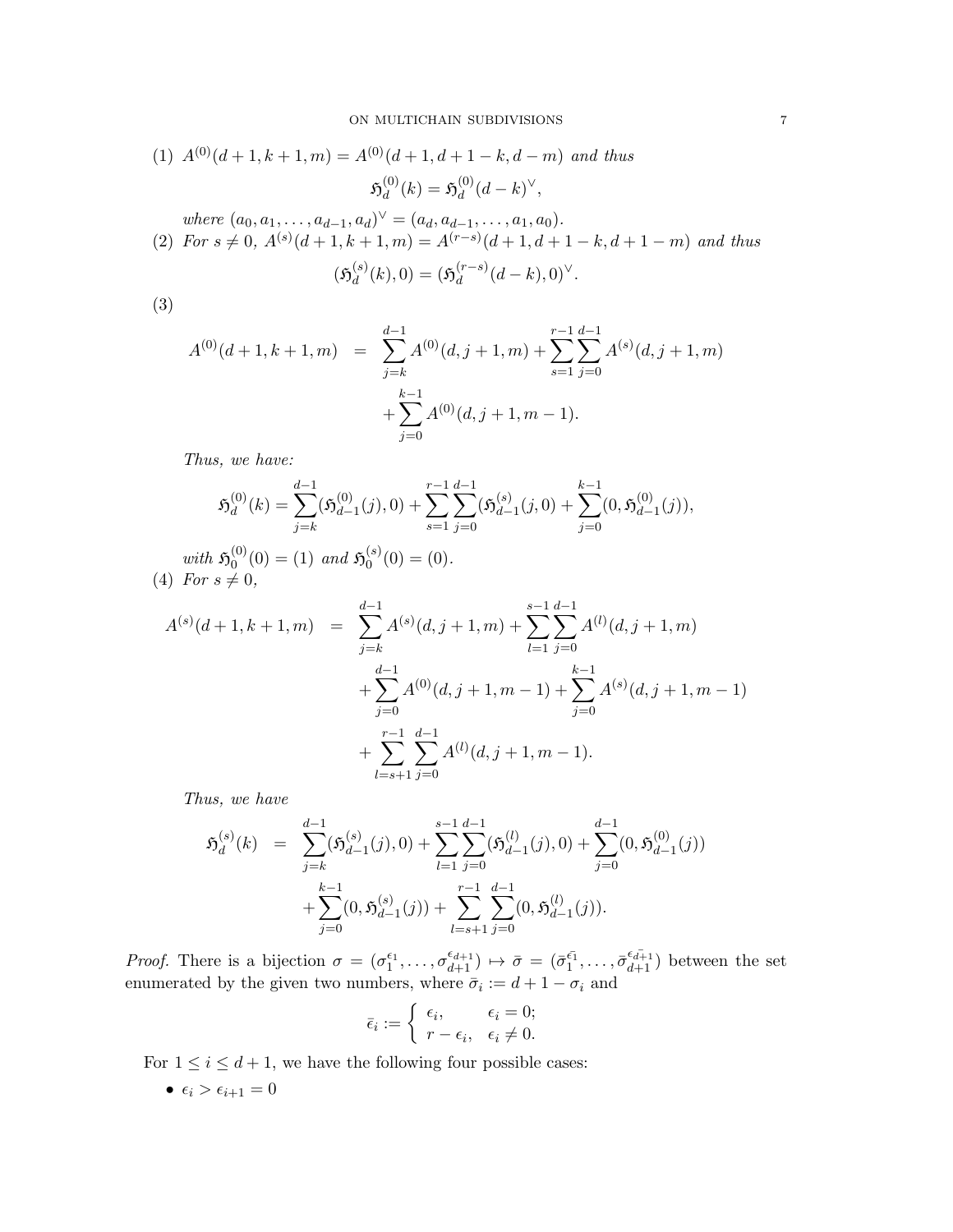- $\epsilon_i > \epsilon_{i+1} > 0$
- $\epsilon_i = \epsilon_{i+1} = 0$  and  $\sigma_i > \sigma_{i+1}$
- $\epsilon_i = \epsilon_{i+1} \neq 0$  and  $\sigma_i > \sigma_{i+1}$

In the first case,  $i \in Des(\sigma)$  if and only if  $i \in Des(\bar{\sigma})$  and in other three cases, we have  $i \in \text{Des}(\sigma)$  if and only if  $i \notin \text{Des}(\bar{\sigma})$ .

(1) In this case, it is clear that  $d+1$  is not a descent of  $\sigma$  and  $\bar{\sigma}$ . Thus,  $\text{des}(\sigma) + \text{des}(\bar{\sigma}) = d$ gives the required assertion.

(2) In this case,  $d+1$  is always a descent of  $\sigma$  and  $\bar{\sigma}$ . Therefore, the required assertion follows from the relation  $\text{des}(\sigma) + \text{des}(\bar{\sigma}) = d + 1$ .

(3) The recursion formula follows from the effect of removing  $\sigma_{d+1} = d+1-k$  from the colored permutation  $\sigma$  in  $A_{d+1,k+1}$  with  $\text{des}(\sigma) = r$ .

(4) The proof is similar as of the assertion (3).  $\Box$ 

<span id="page-7-0"></span>**Corollary 3.2.** *For*  $0 \le s \le r - 1$  *and*  $0 \le m \le d$ *, we have the following relations:* 

- (1) *The polynomial*  $A_d^{(0)}$  $d_{d}^{(0)}(t)$  *is symmetric.*
- (2) The polynomial  $A_d^{(\neq 0)}$  $\binom{(\neq0)}{d}(t) = \sum_{s=1}^{r-1} A_d^{(s)}$  $d^{(s)}_d(t)$  *is symmetric.*
- (3) *For*  $d \geq 1$  *and*  $0 \leq k \leq d$ *, we have*

$$
A_{d,k}^{(0)}(t) = t \sum_{j=0}^{k-1} A_{d-1,j}^{(0)}(t) + \sum_{j=k}^{d-1} A_{d-1,j}^{(0)}(t) + \sum_{s=1}^{r-1} \sum_{j=0}^{d-1} A_{d-1,j}^{(s)}(t).
$$

(4) *For*  $s > 1$ 

$$
\begin{array}{ll} A_{d,k}^{(s)}(t) & = t \sum_{j=0}^{d-1} A_{d-1,j}^{(0)}(t) + t \sum_{l=r-1}^{s+1} \sum_{j=0}^{d-1} A_{d-1,j}^{(l)}(t) + t \sum_{j=0}^{k-1} A_{d-1,j}^{(s)}(t) \\ & & + \sum_{j=k}^{d-1} A_{d-1,j}^{(s)}(t) + \sum_{1}^{l=s-1} \sum_{j=0}^{d-1} A_{d-1,j}^{(l)}(t). \end{array}
$$

**Remark 3.3.** The polynomials  $A_{d,k}^{(0)}(t)$  and  $A_{d,k}^{(s)}(t)$  from Corollary [3.2](#page-7-0) (3) and (4) satisfy *the same recurrence relation given in* [\[SV15,](#page-18-5) Theorem 2.3]*. Thus,*

$$
(A_{d,0}^{(0)}(t),\ldots,A_{d,d}^{(0)}(t),A_{d,0}^{(r-1)}(t),\ldots,A_{d,d}^{(r-1)}(t),\ldots,A_{d,0}^{(1)}(t),\ldots,A_{d,d}^{(1)}(t))
$$

*is an interlacing sequence of polynomials. This also shows that the polynomials*  $A_d(t)$ ,  $A_d^{(0)}(t)$ and  $A_d^{(\neq 0)}$  $\binom{(+0)}{d}(t)$  are real-rooted.

**The γ-vector.** The γ-vector is also an important enumerative invariant of a flag homology sphere. Gal [\[Gal05\]](#page-18-12) conjectured that the  $\gamma$ -vector is non-negative for a flag homological sphere. The non-negativity of the  $\gamma$ -vector implies the Charnay-Davis conjecture.

It is well-known that a symmetric polynomial  $p(x)$  of degree n can be uniquely written in the form

$$
p(x) = \sum_{i=0}^{\lfloor \frac{n}{2} \rfloor} \gamma_i x^i (1+x)^{n-2i},
$$

for some  $\gamma_i$ . The polynomial  $p(x)$  is called  $\gamma$ -nonnegative if  $\gamma_i \geq 0$  for all i and  $\gamma =$  $(\gamma_1, \ldots, g_{\lfloor \frac{n}{2} \rfloor})$  is known as  $\gamma$ -vector of polynomial  $p(x)$ . In this subsection, we aim to provide a combinatorial description of  $\gamma$ -vectors of symmetric polynomials  $A_d^{(0)}$  $\binom{0}{d}(t)$  and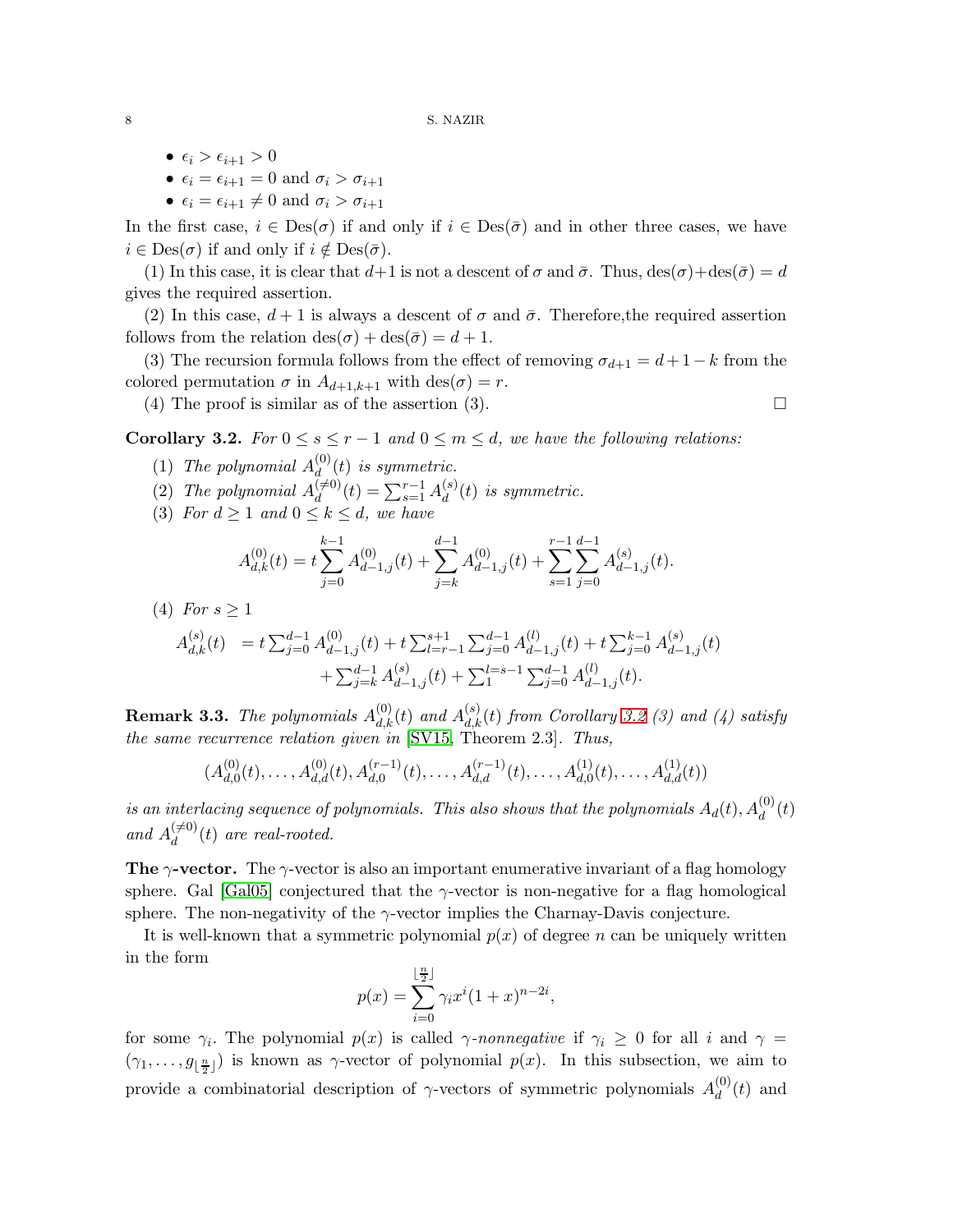$A_d^{(\neq 0)}$  $\frac{d^{(0)}(t)}{dt}$  in terms of some statistics of r-colored permutations.

Let us first recall the definition of slide. Let  $\sigma_1^{\epsilon_1} \cdots \sigma_d^{\epsilon_d}$  and consider  $\sigma_0^{\epsilon_0} \sigma_1^{\epsilon_1} \cdots \sigma_n^{\epsilon_d} \sigma_{d+1}^{\epsilon_{d+1}}$ , where  $\sigma_0 = \infty$ ,  $\epsilon_0 = 0$ ,  $\sigma_{d+1} = d+1$  and  $\epsilon_{d+1} = 0$ . Put asterisks at each end and also between  $\sigma_i^{\epsilon_i}$  and  $\sigma_{i+1}^{\epsilon_{i+1}}$  whenever  $\sigma_i^{\epsilon_i} < \sigma_{i+1}^{\epsilon_{i+1}}(\epsilon_i < \epsilon_{i+1}$  or if  $\epsilon_i = \epsilon_{i+1}$ , then  $\sigma_i < \sigma_{i+1}$ ). *A slide is any segment between asterisks of length at least* 2*.* In other words, a slide of  $\sigma$  is any decreasing run of  $\sigma_0^{\epsilon_0} \sigma_1^{\epsilon_1} \cdots \sigma_d^{\epsilon_d} \sigma_{d+1}^{\epsilon_{d+1}}$  of length at least 2. For example, for the permutation  $3^{(2)}5^{(1)}1^{(0)}2^{(2)}4^{(1)}$ ,  $*\infty^{(0)} * 3^{(2)}5^{(1)}1^{(0)} * 2^{(2)}4^{(1)}6^{(0)} *$  there are two slides, namely,  $3^{(2)}5^{(1)}1^{(0)}, 2^{(2)}4^{(1)}6^{(0)}$ .

The following theorem is a generalization of [\[AN20b,](#page-17-4) Theorem 5.3].

<span id="page-8-0"></span>**Theorem 3.4.** The polynomials  $A_d^{(0)}$  $\binom{0}{d}(t)$  and  $A_d^{(\neq 0)}$  $\mathcal{A}_{d}^{(\neq 0)}(t) \,:=\, \sum_{s=1}^{r-1} A_{d}^{(s)}$  $d_{d}^{(s)}(t)$  are symmetric of *degree* d − 1 *, so these can be expressed as:*

$$
A_d^{(0)}(t) = \sum_{i=0}^{\lfloor \frac{d-1}{2} \rfloor} a^{(0)}(d,i,i)t^i(1+t)^{d-1-2i}
$$

*and*

$$
A_d^{(\neq 0)}(t) = \sum_{i=0}^{\lfloor \frac{d-1}{2} \rfloor} a^{(\neq 0)}(d,i,i)t^i (1+t)^{d-2i},
$$

where  $a^{(0)}(d, i, i)$  *is the number of r-colored permutation*  $\sigma \in A_d^{(0)}$  *with i descents and*  $i + 1$ *slides;* and  $a^{(\neq 0)}(d, i, i)$  *is the number of r-colored permutation*  $\sigma \in A_d^{(\neq 0)}$  with *i* descents  $and$   $i + 1$  *slides*.

In particular, the polynomials  $A_d^{(0)}$  $d_{d}^{(0)}(t)$  and  $A_{d}^{(\neq 0)}$  $\int_{d}^{(+0)}(t)$  are  $\gamma$ -nonnegative.

To prove the above theorem, we need to define some notations. Let  $A^{(0)}(d, k)$  and  $A^{(\neq 0)}(d, k)$  represent the number of all r-colored permutations of descent k in  $A_d^{(0)}$  $\frac{d}{d}$  and  $A_d^{(\neq 0)}$  $d_d^{(\neq 0)}$  respectively. Let  $a^{(0)}(d, k, s)$  and  $a^{(\neq 0)}(d, k, s)$  denote the number of r-colored permutations with k descent and  $s + 1$  slides in  $A_d^{(0)}$  $d \atop d$  and  $A_d^{(\neq 0)}$  $\frac{d^{(0)}(t)}{dt}$  respectively. It can be observed that every element in  $A_d^{(0)}$  $d_d^{(0)}$  has at least 1 slide while an element in  $A_d^{(\neq 0)}$  $\int_{d}^{(+0)}$  has at least 2 slides.

Lemma 3.5. *We have the following relations:*

$$
a^{(0)}(d,k,s) = {d-1-2s \choose k-s} a^{(0)}(d,s,s) \quad and \quad a^{(\neq 0)}(d,k,s) = {d-1-2s \choose k-s} a^{(\neq 0)}(d,s,s).
$$

*Therefore,*

$$
A^{(0)}(d,k) = \sum_{s=0}^{k} {d-1-2s \choose k-s} a^{(0)}(d,s,s) \text{ and } A^{(\neq 0)}(d,k) = \sum_{s=0}^{k} {d-1-2s \choose k-s} a^{(\neq 0)}(d,s,s).
$$

*Proof.* Let us prove the relation for  $A_d^{(0)}$ <sup>(0)</sup>. Let  $\sigma \in A_d^{(0)}$  with s descent number and  $s + 1$ slides. Counting  $\sigma_0 = \infty^{(0)}$ , there are  $d+1$  symbols and  $d+1-2(s+1) = d-1-2s$ that are not included in the slides. Choose  $k - s$  of these  $n - 1 - 2s$  elements, move each chose element  $\sigma_i^{\epsilon_i}$  to the left if  $\epsilon_i = 0$  (to right if  $\epsilon_i \neq 0$ , respectively) into the nearest slide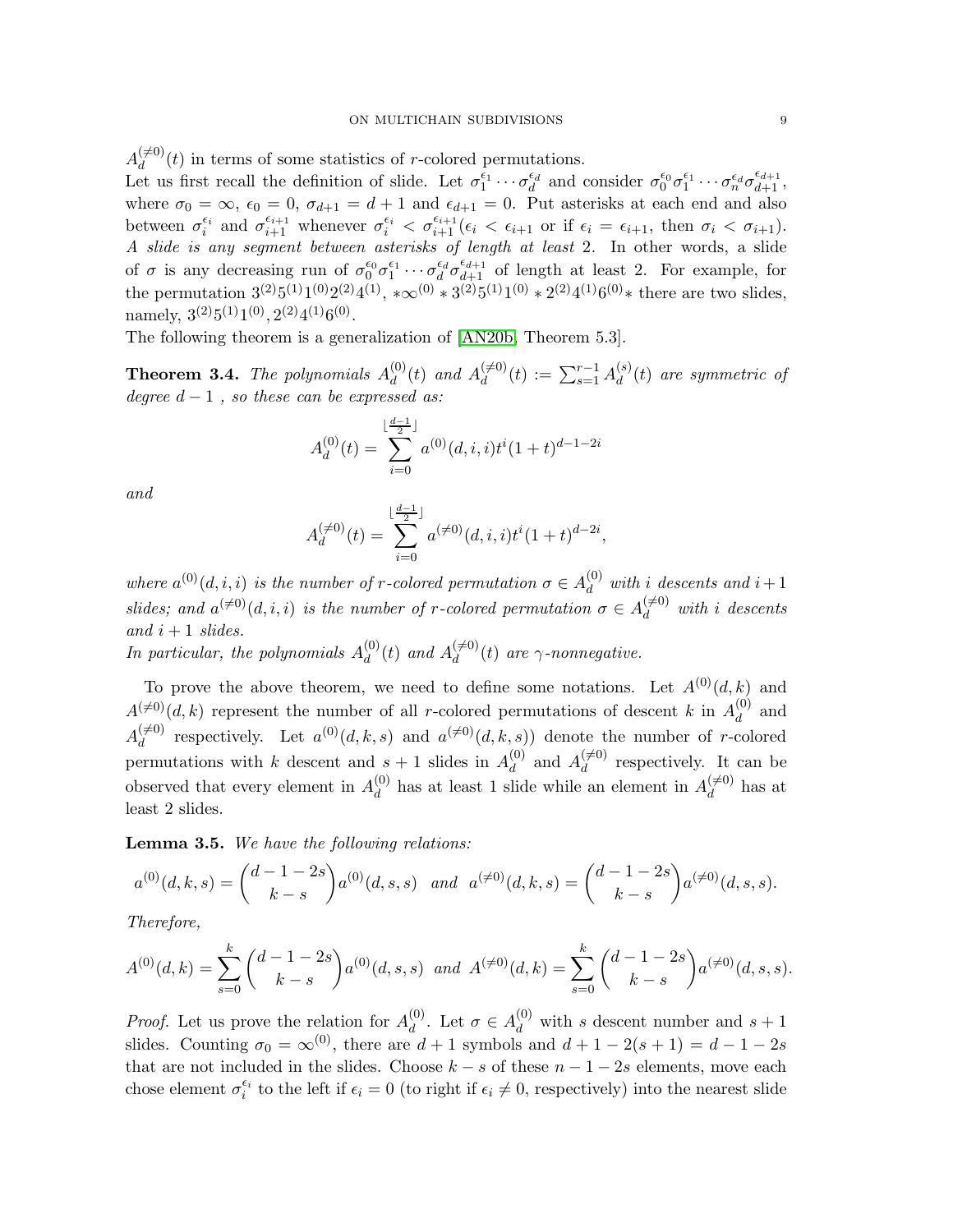$*\sigma_i^{\epsilon_j}$  $\frac{\epsilon_j}{j}\sigma_{j+l}^{\epsilon_{j+l}}$  $\frac{\epsilon_{j+l}}{j+l}$ \* with  $\sigma_j^{\epsilon_j} > \sigma_i^{\epsilon_i} > \sigma_{j+l}^{\epsilon_{j+l}}$  $j+l$ . After moving chosen elements, the resulting permutation  $\bar{\sigma}$  has exactly k descents and  $s+1$  slides. Moreover,  $\bar{\sigma}$  is still in  $A_d^{(0)}$  $\frac{d^{(0)}}{d}$ . Thus, the first relation holds. The second assertion follows upon summing  $a^{(0)}(n, k, s)$  over  $0 \le s \le k$ . For  $A_d^{(\neq 0)}$  $\mathcal{L}^{\left( +\mathbf{0}\right) }$ , the proof follows on similar lines.

The proof of Theorem [3.4](#page-8-0) follows from the above lemma and the relations  $A^{(0)}(d, k)$  =  $A^{(0)}(d, d-1-k)$  and  $A^{(s)}(d, k) = A^{(r-s)}(d, d-1-k)$  derived from Lemma [3.1\(](#page-5-0)1) and (2).

## 4. THE  $f$ -VECTOR OF  $r$ -MULTICHAIN SUBDIVISIONS

In this section, we will prove one of the main results of this paper. Let  $\mathcal I$  be the collection of all strictly increasing maps  $i : [r] \rightarrow [2r]$  such that  $i(1) = 1$  and  $\preceq_i$  is reflexive, i.e.  $i(t) \in \{2t, 2t-1\}$  for all  $t > 1$ . Let us recall that  $\Delta(G_I(P_r))$  is the rmultichain subdivision of type I when  $i(t) = 2t - 1$  for all t and  $\preceq_I$  is the order relation in  $P_r$  in this case. We will prove that  $f(\Delta(G_i(P_r))) = f(\Delta(G_i(P_r)))$  for all  $i \in \mathcal{I}$ .

*Proof of Theorem [1.2.](#page-1-1)* Let  $F_k(\Delta)$  denote the collection of all k-dimensional faces of  $\Delta$ . It is clear that  $F_0(\Delta(G_i(P_r))) = F_0(\Delta(G_I(P_r)))$  for all  $i \in \mathcal{I}$ . For  $k \geq 1$ , let  $\mathfrak{p}_1 \prec_i \cdots \prec_i \mathfrak{p}_{k+1}$ be a k-dimensional face in  $\Delta(G_i(P_r))$ , where  $\mathfrak{p}_j : p_{j,1} \leq p_{j,2} \leq \cdots \leq p_{j,r}$  is an r-multichain in  $P_r$  for  $j = 1, \ldots, k + 1$ . One may represent a k-dimensional face  $\mathfrak{p}_1 \prec_i \cdots \prec_i \mathfrak{p}_{k+1}$  as a matrix

$$
M = \left(\begin{array}{cccc} p_{1,1} & p_{2,1} & \cdots & p_{k+1,1} \\ p_{1,2} & p_{2,2} & \cdots & p_{k+1,2} \\ \vdots & \vdots & & \vdots \\ p_{1,r} & p_{2,r} & \cdots & p_{k+1,r} \end{array}\right)
$$

of order  $r \times (k + 1)$  with monotonically increasing columns and monotonically increasing t-th row when  $i(t) = 2t - 1$ ; monotonically decreasing t-th row when  $i(t) = 2t$ . One can see that j-th column of M represents the r-multichain  $\mathfrak{p}_j$ .

For  $i(t) = 2t - 1$ , define  $\overline{p_{j,t}} := p_{j,t}$ . For  $i(t) = 2t$ , let  $(x_1, x_2, \ldots, x_m)$  be the arrangement of distinct elements of t-th row  $p_{1,t}, p_{2,t}, \ldots, p_{k+1,t}$  in strictly decreasing order. Define  $\overline{p_{j,t}} := x_{m-b+1}$  when  $p_{j,t} = x_b$  for some  $1 \leq b \leq m$ . For instance, the monotonically decreasing row  $\mathfrak{p}_t : 3 \leq 2 \leq 1 \leq 1$  will be changed to the monotonically increasing row  $\overline{\mathfrak{p}_t}$ :  $1 \leq 2 \leq 3 \leq 3$ .

Consider the matrix

$$
\overline{M} = \left( \begin{array}{cccc} \overline{p_{1,1}} & \overline{p_{2,1}} & \cdots & \overline{p_{k+1,1}} \\ \overline{p_{1,2}} & \overline{p_{2,2}} & \cdots & \overline{p_{k+1,2}} \\ \vdots & \vdots & & \vdots \\ \overline{p_{1,r}} & \overline{p_{2,r}} & \cdots & \overline{p_{k+1,r}} \end{array} \right)
$$

of order  $r \times (k+1)$ . By definition, each row is monotonically increasing and each column is also monotonically increasing. Moreover, columns of  $\overline{P}$  are distinct because the matrix P has distinct columns.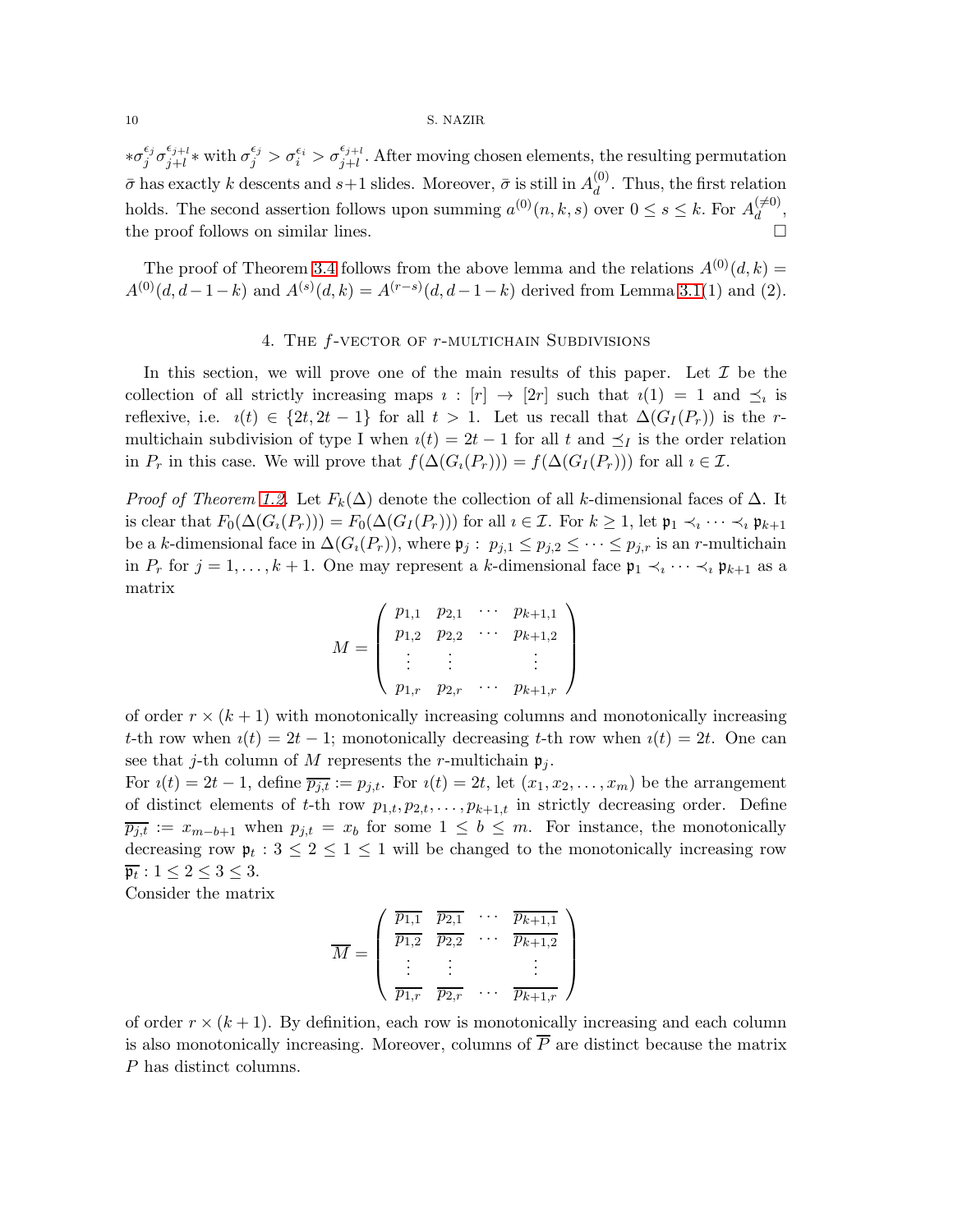Let  $\overline{p_j}$ :  $\overline{p_{j,1}} \leq \overline{p_{j,2}} \leq \cdots \leq \overline{p_{j,r}}$  for  $j = 1, 2, \ldots, k+1$ . Thus, the above matrix  $\overline{M}$  gives us a k-dimensional face  $\overline{\mathfrak{p}_1} \prec_I \cdots \prec_I \overline{\mathfrak{p}_{k+1}}$  in  $\Delta(G_I(P_r))$  by definition of  $\prec_I (\imath(t) = 2t-1, \forall t)$ .

For  $i \in \mathcal{I}$  and  $k \geq 1$ , define a map  $\mathcal{F}_i : F_k(\Delta(G_i(P_r))) \to F_k(\Delta(G_I(P_r)))$  as  $\mathfrak{p}_1 \prec_i \cdots \prec_i \mathfrak{p}_{k+1} \mapsto \overline{\mathfrak{p}_1} \prec_I \cdots \prec_I \overline{\mathfrak{p}_{k+1}}.$ 

We claim that  $\mathcal{F}_i$  is bijection.

 $\mathcal{F}_i$  is bijective: Let  $\mathfrak{p}: \mathfrak{p}_1 \prec_I \cdots \prec_I \mathfrak{p}_{k+1}$  be a k-dimensional face in  $\Delta(G_I(P_r))$ . Define  $\overline{\mathfrak{p}} : \overline{\mathfrak{p}_1} \prec_i \cdots \prec_i \overline{\mathfrak{p}_{k+1}}$ , where  $\overline{p_{j,t}} = p_{j,t}$  if  $i(t) = 2t - 1$ . For  $i(t) = 2t$ , define  $\overline{p_{j,t}} = x_{m-b+1}$ when  $p_{j,t} = x_b$  where  $(x_1, \ldots, x_m)$  be the arrangement of distinct  $p_{t,1}, \ldots, p_{t,k+1}$  in the decreasing order. It is clear by definition that  $\bar{p}$  is the unique k-dimensional face in  $\Delta(G_i(P_r))$  such that  $\mathcal{F}_i(\overline{\mathfrak{p}_1} \prec_i \cdots \prec_i \overline{\mathfrak{p}_{k+1}}) = \mathfrak{p}_1 \prec_I \cdots \prec_I \mathfrak{p}_{k+1}$ . Thus, it shows that  $\mathcal{F}_i$  is bijective.

4.1. The  $f$ -vector of r-multichain subdivision of type I. In this subsection, we consider P the poset of all faces of a simplicial complex  $\Delta$  of dimension  $d-1$ . We aim to give an explicit formula for the transformation matrix of the f-vector of  $\Delta(G_i(P_r))$  when *i* is reflexive. By Theorem [1.2,](#page-1-1) it is enough to study the  $f$ -vector of one of the subdivisions  $\Delta(G_i(P_r))$  of P. Set  $C_r^I(\Delta) := \Delta(G_I(P_r))$  and  $[A_1, \ldots, A_r] := A_1 \subseteq \cdots \subseteq A_r$  where  $A_t$  is a face in  $\Delta$  for all  $1 \leq t \leq r$ .

By the definition of  $C_r^I(\Delta)$ , a k-dimensional face in  $C_r^I(\Delta)$  is a chain

$$
[A_{01},\ldots,A_{0r}]\prec_I [A_{11},\ldots,A_{1r}]\prec_I\cdots\prec_I [A_{k1},\ldots,A_{kr}]
$$

of r-multichains of faces in  $\Delta$  of length  $k+1$ . The  $f_0(\mathcal{C}_r^I(\Delta))$  is the number of r-multichains  $[A_1, \ldots, A_r]$ , where  $A_1 \subseteq \cdots \subseteq A_r$  for  $A_1, \ldots, A_r \in \Delta \setminus \{\emptyset\}$ . For a fixed  $A \in \Delta$ , the number of all possible r-multichains of the form  $[A_1 \ldots, A_{r-1}, A_r = A]$  is

<span id="page-10-0"></span>
$$
\sum_{l_{r-1}=1}^{l} \sum_{l_{r-2}=1}^{l_{r-1}} \cdots \sum_{l_1=1}^{l_2} {l_2 \choose l_1} \cdots {l_{r-1} \choose l_{r-2}} {l \choose l_{r-1}},
$$
\n(4)

where  $l = |A|$  and  $l_i = |A_i|$  for  $1 \leq i \leq r-1$ . By applying binomial theorem successively, we obtain that the expression [\(4\)](#page-10-0) is equal to  $r^{l} - (r-1)^{l}$ .

Since there are  $f_{l-1}(\Delta)$  choices for A with  $|A| = l$ , the number of all possible rmultichains in  $C<sup>r</sup>(\Delta)$  will be

$$
f_0(\mathcal{C}_r^I(\Delta)) = \sum_{l=0}^d (r^l - (r-1)^l) f_{l-1}(\Delta).
$$
 (5)

To compute  $f_k(\mathcal{C}_r^I(\Delta))$ , for  $k \geq 0$ , let us introduce some notations.

Let  $P_k^{\alpha_1,\dots,\alpha_r}$  $\alpha_1, \ldots, \alpha_r$  denote the number of chains of r-multichains of length  $k+1$  terminating at some fixed r-multichain  $[A_1, A_2, \ldots, A_r] = [A_1, A_1 \cup A'_2, \ldots, A_{r-1} \cup A'_r]$ , where  $A'_i = A_i \setminus A_{i-1}$  and  $\alpha_i = |A'_i|$  for all  $2 \leq i \leq r$  and  $\alpha_1 = |A_1|$ . By definition,  $P_0^{\alpha_1,\dots,\alpha_r} = 1$ and  $P_{-1}^{\alpha_1,\dots,\alpha_r}=0$  for all  $\alpha_i$ . There are  $\binom{\alpha_1}{k_1}\cdots\binom{\alpha_{r-1}}{k_{r-1}}\binom{\alpha_r}{k_r}$  choices of r-multichains of the form  $[B_1, A_1\cup B_2, \ldots, A_{r-1}\cup$ 

 $B_r$  with  $|B_i| = k_i$  for all  $i = 1, \ldots, r$  such that  $[B_1, A_1 \cup B_2, \ldots, A_{r-1} \cup B_r] \preceq_I [A_1, A_2, \ldots, A_r]$ ,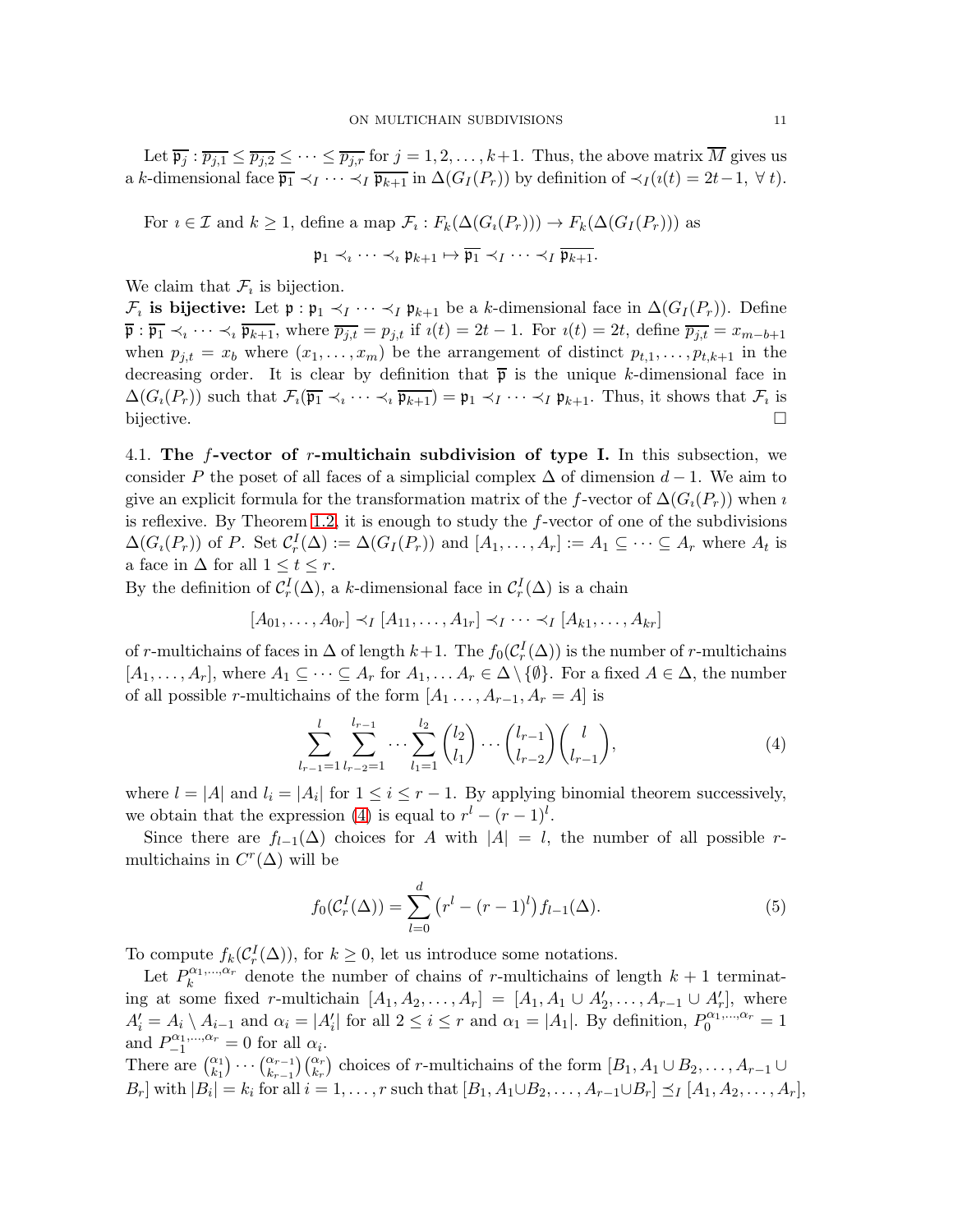i.e.,  $B_1 \subseteq A_1 \subseteq A_1 \cup B_2 \subseteq \cdots \subseteq A_{r-1} \cup B_r \subseteq A_r$  and the number of all chains of length k terminating at  $[B_1, A_1 \cup B_2, \ldots, A_{r-1} \cup B_r]$  is  $P_{k-1}^{k_1, k_2, \ldots, k_r}$  $k+1}^{\kappa_1,\kappa_2,\ldots,\kappa_r}$ .

For fixed k and  $\alpha_1, \ldots, \alpha_r$ , the number  $P_k^{\alpha_1, \ldots, \alpha_r}$  $\kappa^{a_1,\ldots,a_r}$  satisfies the following recurrence relation:

<span id="page-11-1"></span>
$$
P_k^{\alpha_1,\dots,\alpha_r} = \sum_{k_r=0}^{\alpha_r} \sum_{k_{r-1}=0}^{\alpha_{r-1}} \cdots \sum_{k_1=1}^{\alpha_1} \binom{\alpha_1}{k_1} \cdots \binom{\alpha_{r-1}}{k_{r-1}} \binom{\alpha_r}{k_r} P_{k-1}^{k_1,k_2,\dots,k_r} - P_{k-1}^{\alpha_1,\dots,\alpha_r}.
$$
 (6)

In the next lemma, we have derived an explicit formula for  $P_k^{\alpha_1,...,\alpha_r}$  $\kappa^{(\alpha_1,\ldots,\alpha_r)}$  by induction and binomial theorem.

<span id="page-11-2"></span>**Lemma 4.1.** For given  $\alpha_i$  and  $k \geq 0$ , the number  $P_k^{\alpha_1,...,\alpha_r}$  $\hat{h}^{\alpha_1,...,\alpha_r}_k$  is given as:

<span id="page-11-0"></span>
$$
P_k^{\alpha_1,\dots,\alpha_r} = \sum_{i=0}^k (-1)^{k-i} \binom{k}{i} [(i+1)^{\alpha_2+\dots+\alpha_r} ((2i)^{\alpha_1} - (2i-1)^{\alpha_1})].\tag{7}
$$

*Proof.* For  $k = 0$ ,  $P_0^{\alpha_1,...,\alpha_r} = 1$  and for  $k = 1$ , we have  $P_1^{\alpha_1,...,\alpha_r} = (2^{\alpha_1} - 1)2^{\alpha_2 + \dots + \alpha_r} - 1$ . Thus one can easily see that [\(7\)](#page-11-0) holds for  $k = 0, 1$ . Now, suppose that (7) is true for  $k - 1$ . Substitute the formula of  $P_{k-1}^{\alpha_1\dots,\alpha_r}$  $\sum_{k=1}^{\alpha_1 \ldots, \alpha_r}$  in the recurrence relation [\(6\)](#page-11-1), we have

$$
P_k^{\alpha_1,\dots,\alpha_r} = \sum_{k_r=0}^{\alpha_r} \sum_{k_{r-1}=0}^{\alpha_{r-1}} \cdots \sum_{k_1=1}^{\alpha_1} { \alpha_1 \choose k_1} \cdots { \alpha_{r-1} \choose k_{r-1}} { \alpha_r \choose k_r}
$$
  

$$
\sum_{i=0}^{k-1} (-1)^{k-1-i} {k-1 \choose i} [(i+1)^{k_2+\cdots+k_r} ((2i)^{k_1} - (2i-1)^{k_1})]
$$
  

$$
-\sum_{i=0}^{k-1} (-1)^{k-1-i} {k-1 \choose i} [(i+1)^{\alpha_2+\cdots+\alpha_r} ((2i)^{\alpha_1} - (2i-1)^{\alpha_1})].
$$

Using the binomial formula r times (summing over  $k_1, k_2, \ldots, k_r$ ), we have

$$
P_k^{\alpha_1,\dots,\alpha_r} = \sum_{i=0}^{k-1} (-1)^{k-1-i} {k-1 \choose i} [(i+2)^{\alpha_2+\dots+\alpha_r} ((2i+1)^{\alpha_1} - (2i)^{\alpha_1})]
$$

$$
-\sum_{i=0}^{k-1} (-1)^{k-1-i} {k-1 \choose i} [(i+1)^{\alpha_2+\dots+\alpha_r} ((2i)^{\alpha_1} - (2i-1)^{\alpha_1})].
$$

Now, using the identity  $\binom{k-1}{i}$  $\binom{-1}{i} + \binom{k-1}{i-1}$  $\binom{k-1}{i-1} = \binom{k}{i}$  $\binom{k}{i}$  we get the required identity.

There are  $f_{l-1}(\Delta)$  choices for A with  $|A|=l$  and for a fixed A we have  $\binom{l_2}{l_1}$  $\binom{l_2}{l_1}\cdots\binom{l_r}{l_r}$  $l_{r-1}^{l_r}\big)$ r-multichain  $A_1 \subseteq \cdots \subseteq A_r$ , where  $A_r = A$  with  $|A_i| = l_i$  for  $i = 1, \ldots, r$ . Hence, we have

$$
f_k(C_r^I(\Delta)) = \sum_{l=0}^d \left( \sum_{l_{r-1}=1}^{l_r} \cdots \sum_{l_1=1}^{l_2} {l_2 \choose l_1} \cdots {l_r \choose l_{r-1}} P_k^{l_1, l_2 - l_1, \dots, l_r - l_{r-1}} \right) f_{l-1}(\Delta). \tag{8}
$$

Using Lemma [4.1](#page-11-2) and the application of binomial theorem, we have the  $f$ -vector transformation as follows: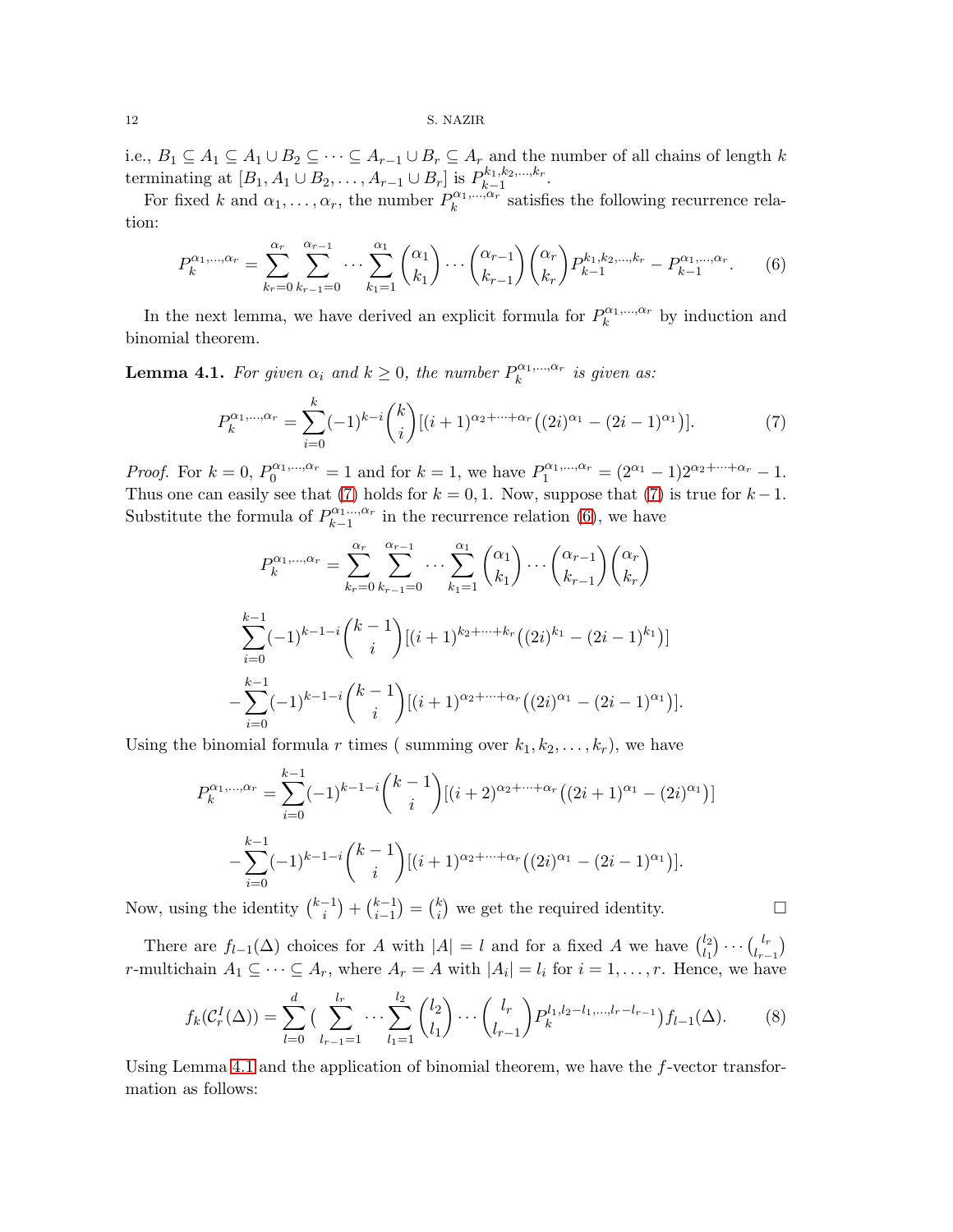**Theorem 4.2.** *Let*  $\Delta$  *be a*  $(d-1)$ *-dimensional simplicial complex. Then* 

$$
f_k(\mathcal{C}_r^I(\Delta)) = \sum_{l=0}^d \sum_{i=0}^k (-1)^{k-i} {k \choose i} \left[ (r+ri)^l - (r+ri-1)^l \right] f_{l-1}(\Delta). \tag{9}
$$

 $for 0 \le k \le d - 1 \text{ and } f_{-1}(\mathcal{C}_r^I(\Delta)) = f_{-1}(\Delta) = 1.$ 

The transformation of the f-vector of  $\Delta$  to the f-vector of r-multichain subdivision  $\mathcal{C}_r^I(\Delta)$ (also for  $\mathcal{C}_{2N}^{II}(\Delta)$ ) is given by the matrix:

$$
\mathcal{F}_d = [f_{l,m}]_{0 \le l,m \le d},
$$

where

$$
f_{0,m} = \begin{cases} 1, & m = 0; \\ 0, & m > 0. \end{cases}
$$

and for  $1 \leq l \leq d$ , we have

<span id="page-12-0"></span>
$$
f_{l,m} = \sum_{i=0}^{l-1} (-1)^{l-1-i} \binom{l-1}{i} [(ri+r)^m - (ri+r-1)^m]
$$
 (10)

In the following lemma, we give a recurrence relation for  $f_{l,m}$ :

<span id="page-12-1"></span>**Lemma 4.3.** *For*  $1 \le l \le d - 1$  *and*  $1 \le m \le d$ *,* 

$$
\sum_{j=1}^{m} r^j \binom{m}{j} f_{l,m-j} = f_{l+1,m}.
$$

*Proof.* Using [\(10\)](#page-12-0), we have  $\sum_{j=1}^{m} r^j {m \choose j} f_{l,m-j}$ 

$$
= \sum_{j=1}^{m} r^{j} {m \choose j} \sum_{i=0}^{l-1} (-1)^{l-1-i} {l-1 \choose i} [(ri+r)^{m-j} - (ri+r-1)^{m-j}]
$$
  

$$
= \sum_{i=0}^{l-1} (-1)^{l-1-i} {l-1 \choose i} [(ri+2r)^{m} - (ri+2r-1)^{m} - (ri+r)^{m} + (ri+r-1)^{m}]
$$

The last assertion follows by taking sum over  $j$ . Now, after re-summing and using the identity  $\binom{k-1}{i}$  $\binom{-1}{i} + \binom{k-1}{i-1}$  $\binom{k-1}{i-1} = \binom{k}{i}$  $\binom{k}{i}$ , we get the required identity.

In the next lemma, we show how the numbers  $f_{l,m}$  are related to the r-colored Eulerian numbers.

<span id="page-12-2"></span>**Lemma 4.4.** Let  $T_{t,j}$  be the collection of all partition  $T = T_1 | \cdots | T_t | T_{t+1}$  of rank t of  $d+1$  *elements ranging from* S *for which every element*  $1, 2, ..., d+1$  *with exactly one color appears in*  $T$ *; min*  $T_1$  *of color* (0) *and max*  $T_{t+1} = d + 1 - j$ *. Then* 

$$
|T_{t,j}| = \sum_{m=0}^d \binom{d-j}{d-m} f_{t,m}.
$$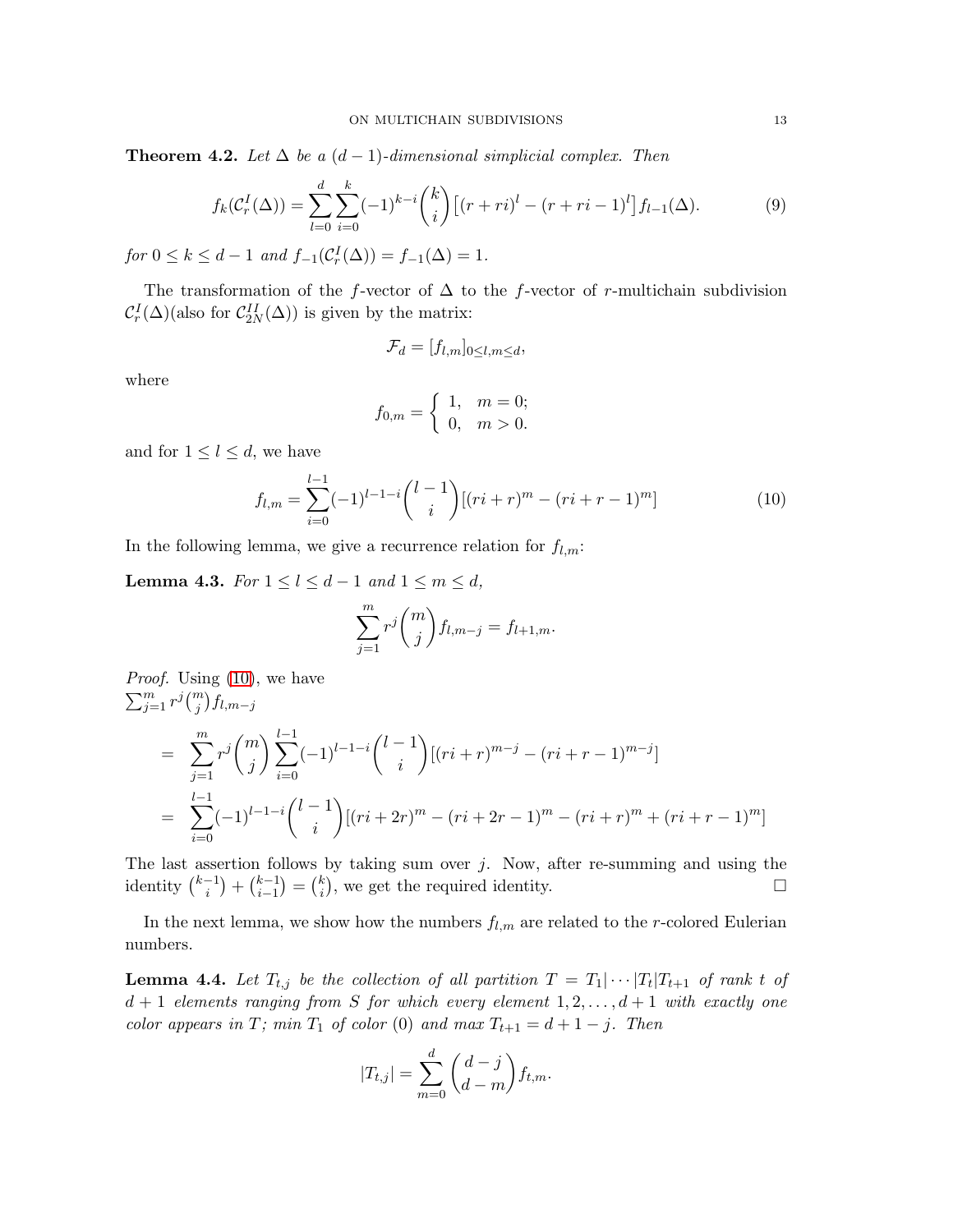*Proof.* To form such a partition, we first choose  $d-m$  elements among  $\{1, \ldots, d-j\}$  to put in  $T_{t+1}$  along with  $d+1-j$ . This can be done in  $\binom{d-j}{d-m}$  $\binom{d-j}{d-m}$  ways. For  $t > 0$ , to form  $T_1 | \dots | T_t$ we need to create a set partition from the remaining  $m$  elements, and this can be done in  $f_{k,m}$  ways. We proceed with proving this claim by using induction on t. For  $t = 1$ , it is trivial. For  $t = 2$ , to form  $T_1$ , we need to put m elements from  $\{1, \ldots, d+1\} \setminus T_2$  such that min  $T_1$  of color (0). This gives  $r^m - (r - 1)^m$  choices, which is the same as  $f_{1,m}$ . Suppose that the number of such set partitions  $T_1 | \dots | T_t$  of m elements from  $\{1, \dots, d+1\}$  (with min  $T_1$  of color (0)) is  $f_{t,m}$ . Now, to form such set partition  $T_1|T_2|\ldots|T_{t+1}$  of m elements, we first choose i elements from m remaining elements, where  $i > 0$ . This can be done in  $m^i\binom{m}{i}$  ways; and the set partition  $T_1|\ldots|T_t$  from remaining  $m-i$  elements can be done in  $f_{k,m-i}$  ways (by induction hypothesis). Thus we have  $\sum_{i=1}^{l} r^{i} \binom{m}{i} f_{t,m-i}$  ways to form the required set partitions of rank  $t + 1$  of m elements. By Lemma [4.3,](#page-12-1) we have

$$
\sum_{i=1}^m r^i \binom{m}{i} f_{t,m-i} = f_{t+1,m}
$$

which completes the proof.  $\Box$ 

4.2. The h-vector Transformation: In this subsection, we express the h-vector of an r-multichain subdivision of simplicial complex  $\Delta$  in term of the h-vector of the simplicial complex  $\Delta$ . It is known that the entries of the transformation matrix of the h-vector of  $\mathcal{C}_2^{II}(\Delta)$  are given in terms of 2-colored Eulerian numbers, see [\[AN20a,](#page-17-0) Theorem 3.1]. The following theorem generalizes that the entries of the transformation matrix of the h-vector of  $C_r^{II}(\Delta)$  are given in terms of r-colored Eulerian numbers.

<span id="page-13-0"></span>**Theorem 4.5.** *The h-vector of*  $C_r^I(\Delta)$  *can be represented as:* 

$$
h(\mathcal{C}_r^I(\Delta)) = \mathcal{R}_d h(\Delta),
$$

where the entries of the matrix  $\mathcal{R}_d$  are given as:

$$
\mathcal{R}_d = [A^{(0)}(d+1, s+1, t)]_{0 \le s, t \le d}.
$$

*Thus, the h-vector of*  $C_r^I(\Delta)$  *will be* 

$$
h(C_r^I(\Delta)) = [A^{(0)}(d+1, k+1, m)]_{0 \le k, m \le d} \ h(\Delta) = \sum_{k=0}^d h_k \mathfrak{H}_d^{(0)}(k), \tag{11}
$$

*where*

$$
\mathfrak{H}_d^{(s)}(k) := (A^{(s)}(d+1,k+1,0), A^{(s)}(d+1,k+1,1), \dots, A^{(s)}(d+1,k+1,d))
$$

*Proof.* Since each set partition  $T = T_1 | \dots | T_{t+1}$  can be mapped to a permutation  $\sigma = \sigma(T)$ by removing bars and writing each block in increasing order such that  $\sigma_{d+1} = d+1-j$ , and  $\sigma_1$  of color (0). That is,  $\sigma \in A_{d+1,j+1}$  with  $Des(\sigma) \subset D$ , where  $D = D(A)$  $\{|A_0|, |A_0|+|A_1|, \ldots, |A_0|+|A_1|+\ldots+|A_{r-1}|\}.$  Thus, the claim follows from Lemma [4.4](#page-12-2) and  $h(C_r^I(\Delta)) = \mathcal{H}_d \mathcal{F}_d \mathcal{H}_d^{-1} h(\Delta)$ , where  $\mathcal{H}_d$  is the transformation matrix from the f-vector to the *h*-vector.  $\Box$ 

Using [\[SV15,](#page-18-5) Theorem 2.3] and Theorem [4.5,](#page-13-0) we have the following result.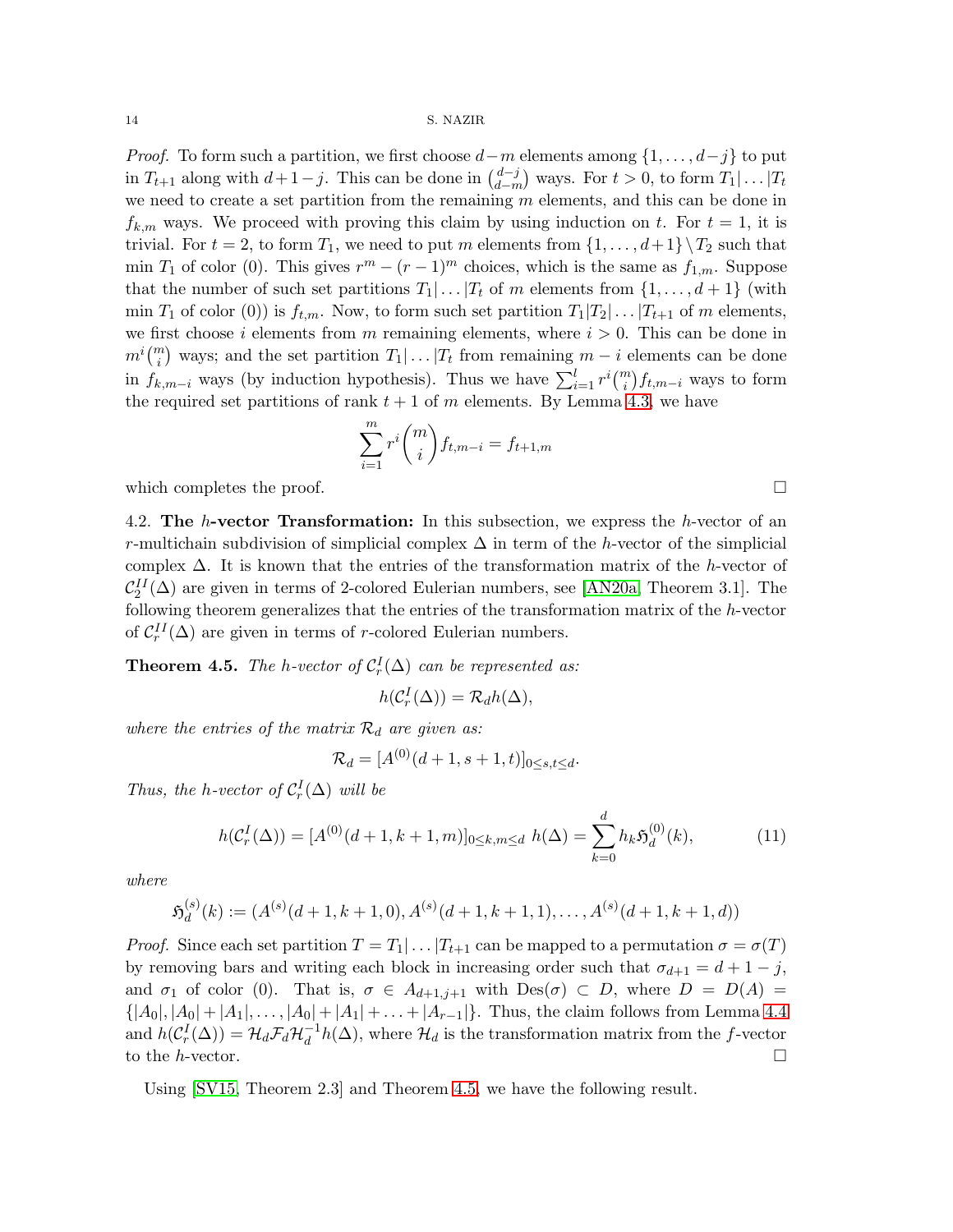Corollary 4.6. Let  $\Delta$  be a  $(d-1)$ -dimensional simplicial complex with non-negative h*vector. Then the h-vector of*  $C_r^I(\Delta)$  *is real-rooted.* 

# 5. Combinatorial equivalences of the CMS and r-colored barycentric **SUBDIVISIONS**

In this section, it is shown that the  $r$ -multichain subdivisions of type I and II are the same as the r-colored barycentric subdivision and the CMS subdivision described in [\[CMS84\]](#page-18-7) for  $r = 2N$  respectively.

5.1. The r-colored barycentric subdivision: Assume that  $\Delta$  is the  $d-1$ -simplex on the vertex set [d]. By definition,  $sd_r(\Delta)$  is the rth edgewise subdivision of the simplicial complex sd( $\Delta$ ). Since the edgewise subdivision depends on the linear ordering on the vertex set  $V(\text{sd}(\Delta)) := \{F : \emptyset \neq F \subseteq [d]\},\$  therefore we need to fix an ordering on  $V(\text{sd}(\Delta))$ . Define an ordering  $\preceq$  on  $V(\text{sd}(\Delta))$  as:  $F \preceq G$  if  $|F| < |G|$  or  $(|F| = |G|$  and  $F \leq_{\text{lex}} G$ , where  $\leq_{\text{lex}}$  is a lexicographic ordering on finite sets.

Let  $U_r$  be the vertex set of sd<sub>r</sub>( $\Delta$ ), i.e., a collection of all ordered(given by  $\preceq$ ) m-tuples  $u = (u_F : F \in V(\text{sd}(\Delta)))$  in  $\mathbb{Z}_{\geq 0}^m$  such that  $\sum_{F \in V(\text{sd}(\Delta))} u_F = r$  and  $\text{Supp}(u) \in \text{sd}(\Delta)$ ;  $m = |V(\text{sd}(\Delta))|$ . If  $u \in U_r$  with  $\text{Supp}(u) = \{G_1, \ldots, G_k\}$ , then by definition of barycentric subdivision, we have  $G_1 \subset \cdots \subset G_k \subseteq [d]$ .

Proposition 5.1. *Let* ∆ *be a* d−1*-dimensional simplex. Then the* r*-multichain subdivision*  $\mathcal{C}_r^I(\Delta)$  *is isomorphic to the r-colored barycentric subdivision* sd<sub>r</sub>( $\Delta$ ).

*Proof.* First, we will show that there is a bijection between the vertex sets  $U_r$  and  $C_r(\Delta)$ . Let  $u = (u_F : \emptyset \neq F \subseteq [d]) \in U_r$  with  $\text{Supp}(u) = \{G_1, \ldots, G_k\}$ . Define a map  $\theta: U_r \to C_r(\Delta)$  as:

$$
\theta(u)=[A_1,\ldots,A_r],
$$

where

$$
A_i = \begin{cases} G_1, & 1 \le i \le u_{G_1}; \\ G_2, & u_{G_1} + 1 \le i \le u_{G_1} + u_{G_2}; \\ \vdots & \vdots \\ G_k, & \sum_{j=1}^{k-1} u_{G_j} + 1 \le i \le \sum_{j=1}^k u_{G_j} = \end{cases}
$$

For  $A = [A_1, \ldots, A_r] \in C_r(\Delta)$ , set  $u_F := |\{i : F = A_i\}|$  for  $F \in \{A_1, \ldots, A_r\}$  and  $u_F := 0$ for  $F \notin \{A_1, \ldots, A_r\}$ . Since  $\sum_{F \in V(\text{sd}(\Delta))} u_F = r$ , there is a unique  $u = (u_F : F \in$  $V(\text{sd}(\Delta))) \in U_r$  such that  $\theta(u) = A$ . This shows that  $\theta$  is a bijection.

 $r$ .

Since both simplicial complexes  $\mathrm{sd}_r(\Delta)$  and  $\mathcal{C}_r^I(\Delta)$  are flag so it is enough to show that  $F \in \mathrm{sd}_r(\Delta)$  if and only if  $\theta(F) \in C_r^I(\Delta)$  for any 1-dimensional face F.

Let  $u, v \in U_r$  such that  $\{u, v\}$  is a 1-dimensional face in  $\mathrm{sd}_r(\Delta)$  with  $i(u)-i(v) \in \{0, 1\}^m$ . Let  $\text{Supp}(u) = \{G_1, ..., G_k\}$  and  $\text{Supp}(v) = \{H_1, ..., H_l\}$ . Then

$$
u(u)_{F} = \begin{cases} 0, & F \leq H_1 ; \\ u_{H_1} + \dots + u_{H_j}, & H_j \leq F \prec H_{j+1}; \\ r, & F \geq H_k. \end{cases}
$$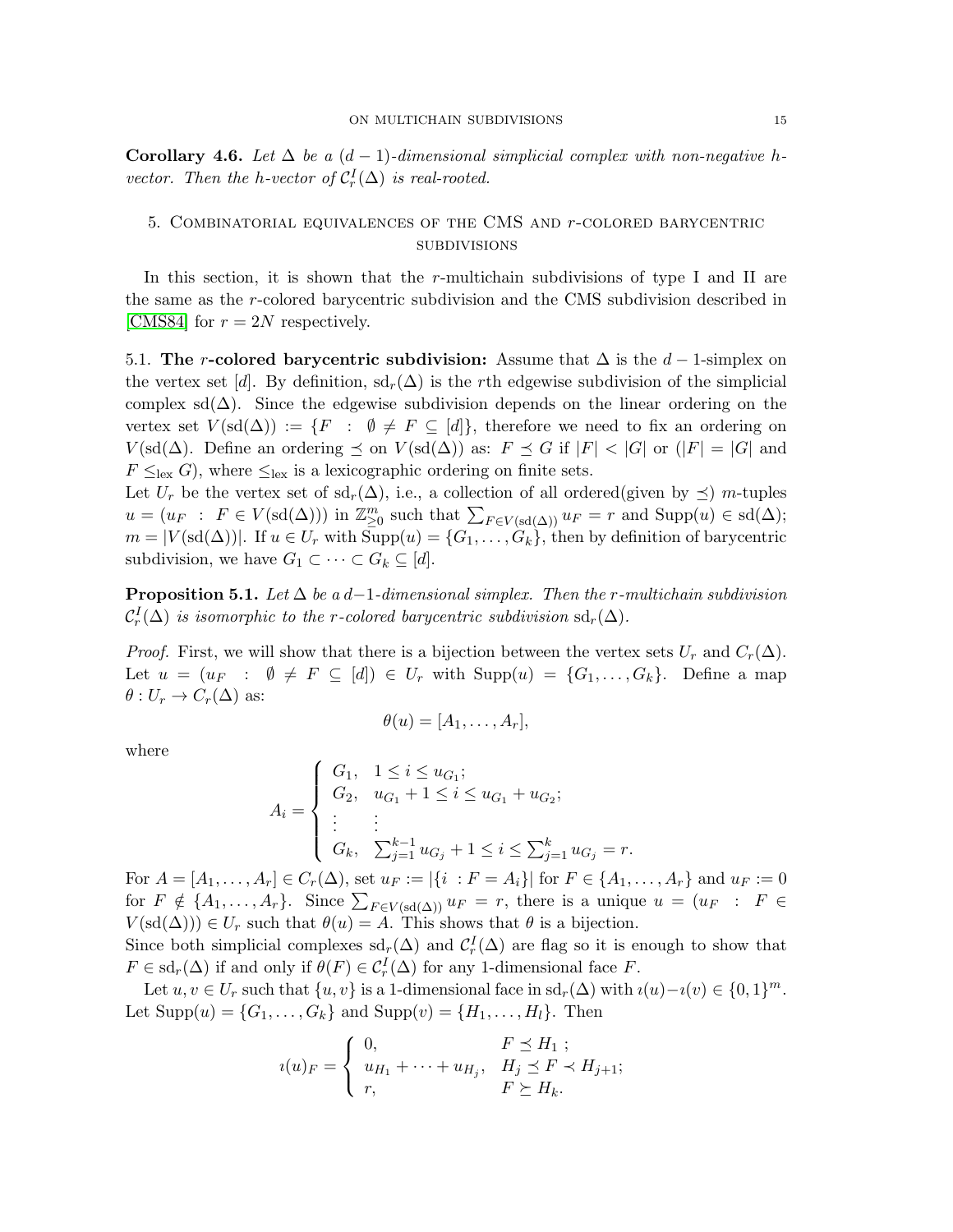and

$$
u(v)_{F} = \begin{cases} 0, & F \leq G_1 ; \\ v_{G_1} + \cdots + v_{G_j}, & G_j \leq F \prec G_{j+1}; \\ r, & F \succeq G_l. \end{cases}
$$

Since Supp(u)∪Supp(v) is a face(a chain of H's and G's) in sd( $\Delta$ ), therefore we must have  $H_1 \subseteq G_1$  by the assumption that  $(i(u)-i(v))_{H_1} = 0$  or 1. If  $H_2 \subset G_1$ , then  $i(u)_{H_2} = u_{H_1} +$  $u_{H_2} > 1$  and  $i(v)_{H_2} = 0$  which contradicts to the supposition that  $(i(u) - i(v))_{H_2} = 0$  or 1. Therefore, we must have  $G_1 \subseteq H_2$ . Continuing with this argument, we get consequently that  $H_1 \subseteq G_1 \subseteq H_2 \subseteq \cdots$ . This shows that  $\theta(u) \prec_I \theta(v)$ , i.e.,  $\{\theta(u), \theta(v)\}\$ is 1-dimensional face in  $\mathcal{C}_r^I(\Delta)$ .

Now, let  $A = [A_1, \ldots, A_r]$  and  $B = [B_1, \ldots, B_r]$  in  $C_r(\Delta)$  such that  $A \prec_I B$ . Let  $u = \theta^{-1}(A)$  and  $v = \theta^{-1}(B)$ . It implies that  $\text{Supp}(u) = \{A_{i_1}, \ldots, A_{i_k}\}\$ and  $\text{Supp}(v) =$  $\{B_{j_1},\ldots,B_{j_l}\}\$ and  $A_{i_1}\subseteq B_{j_1}\subseteq\cdots$ . Therefore, by definition of u's and v's, we have  $(i(u) - i(v))_F = 0$  or 1 for all  $F \in V(\text{sd}(\Delta))$ . Thus,  $\{u, v\}$  is a 1-dimensional face in  $\mathrm{sd}_r(\Delta).$ 

<span id="page-15-0"></span>5.2. The CMS subdivision: We begin with fixing a labeling of CMS subdivided simplicial complex through its simplicies constructively. Continuing the description in Sub-section [2.2.4,](#page-4-0) we assert that the vertices appearing in  $C_i$  after choosing hyperplanes are resultant of the intersection of hyperplanes  $\bigcap_{i\neq j} H_j^{i,k_i}, 0 \leq k_i \leq N$ . Therefore, the coordinates of these vertices are:

$$
x_i = \begin{cases} \frac{N}{M}, & i = j; \\ \frac{k_i}{M}, & i \neq j. \end{cases}
$$

where  $M = N + \sum_{l \neq j} k_l$ .

Let us label these vertices by the d-tuple  $(k_1, \ldots, k_{j-1}, N, k_{j+1}, \ldots, k_d)$  for  $0 \leq k_i \leq N$ .

Under this labeling, every m-dimensional face F of some parallelepiped P in  $C_j$  is determined by  $2^m$  vertices

$$
\{(l_1, \ldots, l_{j-1}, N, l_{j+1}, \ldots, l_d) : l_i = k_i \text{ or } k_i + 1 \text{ with } |\{i : l_i \neq k_i\}| \leq m\}
$$

where  $k_i = \min\{v_i : v = (v_1, \ldots, v_d)\}$  is a vertex of the face  $F\}$ . For example, two vertices  $(k_1, ..., k_{j-1}, N, k_{j+1}, ..., k_d)$  and  $(l_1, ..., l_{j-1}, N, l_{j+1}, ..., l_d)$  in  $C_j$  form an edge of a face F of some parallelepiped P in  $C_j$  if and only if  $|k_{i_0} - l_{i_0}| = 1$  for some unique  $i_0 \neq j$  and  $|k_i - l_i| = 0$  for all  $i \neq i_0$ .

The barycenter  $b_F$  of an m-dimensional face F of some parallelepiped P in  $C_i$  can be labeled by  $(l_1, \ldots, l_{j-1}, N, l_{j+1}, \ldots, l_d)$ , where

$$
l_i = \begin{cases} k_i, & \text{ith coordinate remains fixed for all vertices in } F; \\ k_i + \frac{1}{2}, & \text{otherwise.} \end{cases}
$$

where  $k_i = \min\{v_i : v = (v_1, \ldots, v_d) \text{ is a vertex of the face } F\}.$  It can be observed that the number of non-integers in the coordinate of the vertex  $b_F$  is the same as the dimension of F. Thus, the vertex set  $V(\text{CMS}(\Delta))$  of the CMS subdivision can be labelled as

$$
V(\text{CMS}(\Delta)) = \{(\frac{k_1}{2}, \dots, \frac{k_d}{2}) \mid \text{there exists } j \text{ such that } k_j = 2N \text{ and } 0 \le k_i \le 2N \text{ for all } i\}.
$$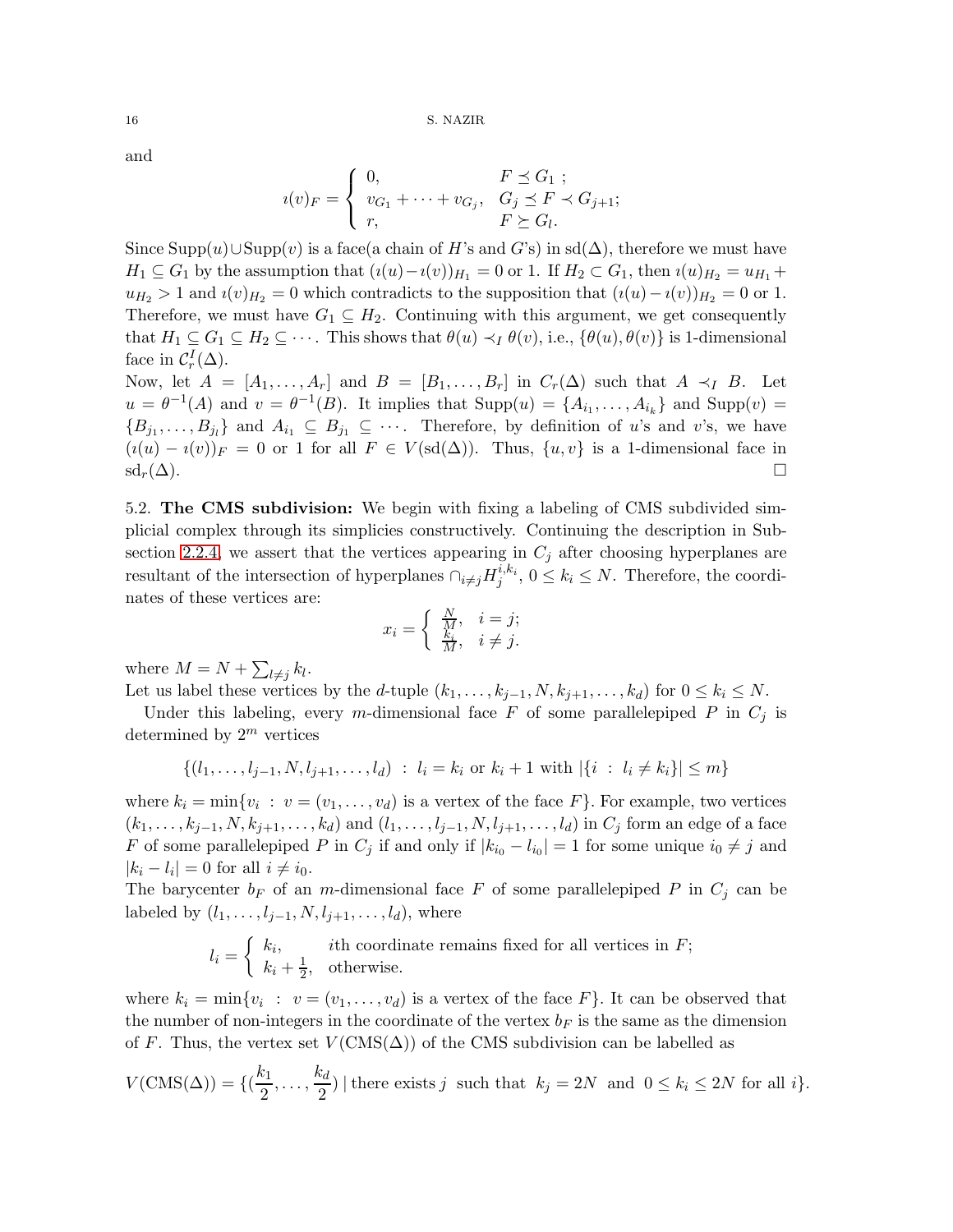Here, we include a figure [5.2](#page-15-0) (when  $N = 1$  and  $d = 3$ ) to demonstrate the above labelling.



FIGURE 4. CMS subdivision of the 2-simplex when  $N = 1$ 

Let  $b_{F_0,\dots,F_m}$  be an m-dimensional simplex in CMS( $\Delta$ ), where  $F_0 \subset F_1 \subset \cdots \subset F_m$  is an increasing sequence of faces of some parallelepiped  $P$  in  $C_j$ . Then it is determined by the set of  $m+1$  vertices  $\{b_{F_0}, \ldots, b_{F_m}\}\$  which satisfies  $b_{F_i} = b_{F_0}$  or  $b_{F_0} + \frac{1}{2}$  for all  $1 \leq i \leq d$ . Since the number of non-integral coordinates in  $F$  is the same as the dimension of  $F$ , therefore the number of non-integral coordinates in  $F_i$  is less or equal to the number of non-integral coordinates in  $F_j$  and the number of integral coordinates in  $F_i$  is greater or equal to the number of integral coordinates in  $F_j$  for all  $1 \leq i < j \leq m$ .

**Proposition 5.2.** Let  $\Delta$  be a simplex of dimension  $d-1$ . Then for  $r = 2N$ , the chain  $subdivision C<sub>r</sub><sup>II</sup>(\Delta)$  *is isomorphic to the CMS subdivision.* 

*Proof.* Here, we denote  $[A_r, \ldots, A_1]$  by an r-multichain  $A_r \subseteq \cdots \subseteq A_1$ . Assume that  $\Delta$  is a d – 1-simplex on the vertex set [d]. Define a bijection  $\varphi$  between the vertex sets  $C^{2N}(\Delta)$ and  $V(\text{CMS}(\Delta))$  as:

$$
v = (\frac{k_1}{2}, \dots, \frac{k_d}{2}) \mapsto \varphi(v) = [A_{2N}, A_{2N-1}, \dots, A_1],
$$

where  $A_{2N} = \{i : k_i = 2N\}$  and for  $1 \leq l < 2N$ ,  $A_l = \{i : k_i = l\} \cup A_{l+1}$ . Since for each vertex  $v \in V(\text{CMS}(\Delta))$ , there is some j such that  $v_j = 2N$ , therefore  $j \in A_{2N}$ , hence  $A_{2N}$  is non-empty. Moreover,  $A_{2N} \subseteq \cdots \subseteq A_1 \subseteq [d]$ . Thus,  $[A_{2N}, A_{2N-1}, \ldots, A_1]$  is the unique element of  $C^{2N}(\Delta)$  associated to a given vertex v in CMS( $\Delta$ ). Therefore,  $\varphi$  is well-defined.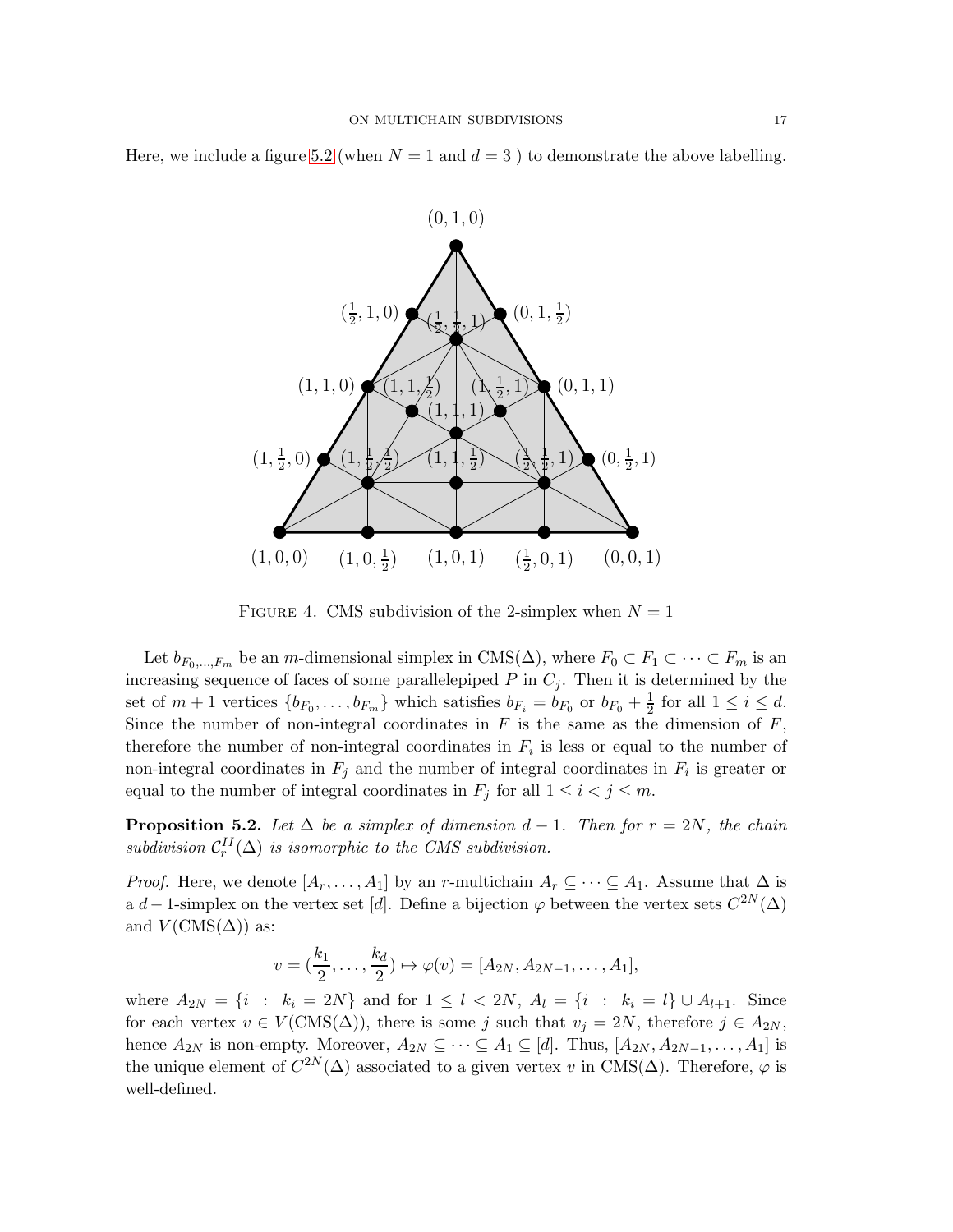To show the subjectivity of  $\varphi$ , let  $[A_{2N}, A_{2N-1},..., A_1]$  be a vertex in  $C^{2N}(\Delta)$ , where  $\emptyset \neq A_{2N} \subseteq A_{2N-1} \subseteq \cdots \subseteq A_1$  is a chain of subsets of [d]. For each  $l \in [d]$ , let  $v_l = |\{i :$  $l \in A_i$ , then  $0 \leq k_l \leq 2N$ . Since  $A_{2N}$  is non-empty therefore, there is an index  $j \in [d]$ such that  $k_j = 2N$ . Thus, this gives us a unique vertex  $v = (\frac{v_1}{2}, \dots, \frac{v_d}{2})$  in  $V(\text{CMS}(\Delta))$ and  $\varphi(v) = [A_{2N}, A_{2N-1}, \dots, A_1],$  since  $|\{i : v_i \geq l\}| = |\{i : i \in A_l\}| = v_l$  for  $1 \leq l \leq d$ . This shows that  $\varphi$  is a bijection.

Since both simplicial complexes CMS( $\Delta$ ) and  $\mathcal{C}_{2N}^{II}(\Delta)$  are flag so it is enough to show that  $\sigma \in \text{sd}_r(\Delta)$  iff  $\theta(\sigma) \in C_r^I(\Delta)$  for any 1-dimensional simplex  $\sigma$ . Let  $\sigma$  be a 1-dimensional simplex in CMS( $\Delta$ ) with vertices  $\{b_{F_0}, b_{F_1}\}$ , where  $F_0 \subset F_1$  is a strictly increasing sequence of faces of some parallelepiped P in  $C_j$  and  $b_{F_i}$  is the barycenter of the face  $F_i$ . It can be noted that

 $\{i : \text{the } i \text{th coordinate remains fixed for all vertices in } F_1 \}$ 

 $\subseteq$  {*i* : the *i*th coordinate remains fixed for all vertices in  $F_0$  }.

Therefore, by definition of  $\varphi$  and  $b_{F_i}$ , it follows that

$$
\varphi(b_{F_1})_{2N} \subseteq \varphi(b_{F_0})_{2N} \subseteq \varphi(b_{F_0})_{2N-1} \cdots \subseteq \varphi(b_{F_0})_2 \subseteq \varphi(b_{F_0})_1 \subseteq \varphi(b_{F_1})_1.
$$

Consequently, we have

$$
\varphi(b_{F_1}) \prec_{II} \varphi(b_{F_0})
$$

which gives a chain of length 2 in  $C_{2N}^{II}(\Delta)$ .

Now, let  $[A_{2N}^0, \ldots, A_1^0] \prec_{II} [A_{2N}^1, \ldots, A_1^1]$  be a 2-chain in  $C_{2N}(\Delta)$ . This gives 2 vectors  $b_{F_0} = (\frac{k_1^0}{2}, \ldots, \frac{k_d^0}{2})$  and  $b_{F_1} = (\frac{k_1^1}{2}, \ldots, \frac{k_d^1}{2})\}$  for some faces  $F_0, F_1$ . Since  $k_l^h = |\{i \mid l \in A_i^h\}|$ , then by ordering of  $A_l^h$ , we get  $k_i^0 = k_i^1$  or  $k_i^1 + \frac{1}{2}$  $\frac{1}{2}$ . Therefore, we must have  $F_1 \subseteq F_0$ . Thus, these vectors give rise an edge in  $CMS(\Delta)$ .

Acknowledgement. I would like to thank Professor Volkmar Welker for helpful discussion on the subject of paper. I also wish to thank Imran Anwar for several useful discussions and suggestions which lead to several improvements. I am also grateful to the anonymous referee for his/her comments and suggestions for improving an earlier version of the paper.

Data availability. Data sharing is not applicable to this article as no data sets were generated or analyzed.

## **REFERENCES**

- <span id="page-17-1"></span>[ABJK22] Christos A Athanasiadis, Jan-Marten Brunink, and Martina Juhnke-Kubitzke, Combinatorics of antiprism triangulations, Discrete & Computational Geometry (2022), 1–35.
- <span id="page-17-0"></span>[AN20a] Imran Anwar and Shaheen Nazir, The f-and h-vectors of interval subdivisions, Journal of Combinatorial Theory, Series A 169 (2020), 105124.
- <span id="page-17-4"></span>[AN20b] , On  $\gamma$ - and local  $\gamma$ -vectors of the interval subdivision, Journal of Algebraic Combinatorics (2020), 1–23.
- <span id="page-17-3"></span>[Ath16] Christos A Athanasiadis, A survey of subdivisions and local h-vectors, The mathematical legacy of Richard P. Stanley, Amer. Math. Society, Providence, RI (2016), 39–52.
- <span id="page-17-2"></span>[Ath20]  $\qquad \qquad \qquad$  Face numbers of uniform triangulations of simplicial complexes, arXiv preprint arXiv:2003.13372 (2020).